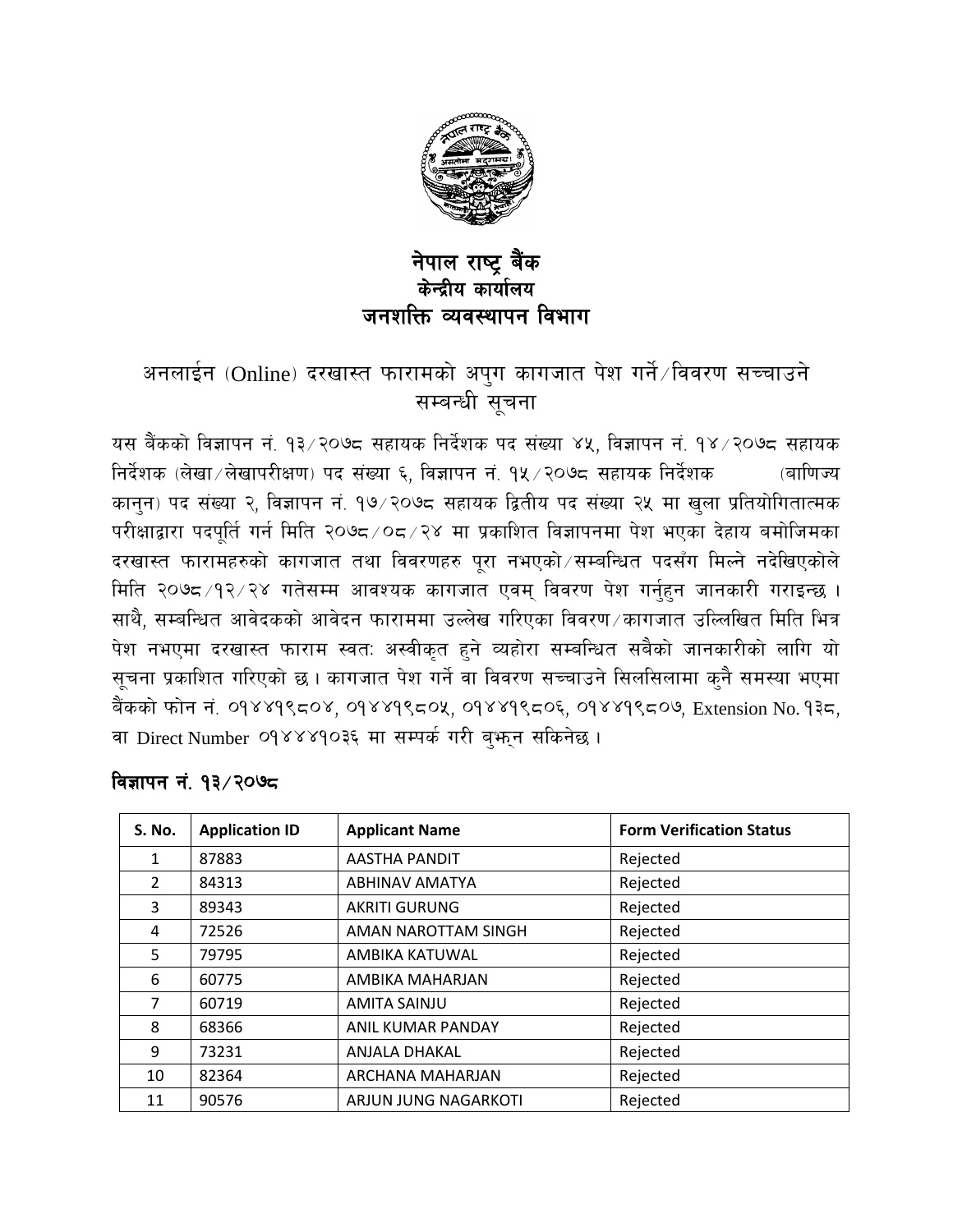| S. No. | <b>Application ID</b> | <b>Applicant Name</b>      | <b>Form Verification Status</b> |
|--------|-----------------------|----------------------------|---------------------------------|
| 12     | 65727                 | <b>ARUN KHADKA</b>         | Rejected                        |
| 13     | 90538                 | <b>ARUN KHADKA</b>         | Rejected                        |
| 14     | 67994                 | ARUN KUMAR YADAV           | Rejected                        |
| 15     | 86280                 | ARUNA POUDEL               | Rejected                        |
| 16     | 82144                 | ASHISH BUDHATHOKI          | Rejected                        |
| 17     | 76293                 | <b>ASHISH ARYAL</b>        | Rejected                        |
| 18     | 90142                 | <b>ASHMA SHRESTHA</b>      | Rejected                        |
| 19     | 84673                 | <b>ASHMITA LAMSAL</b>      | Rejected                        |
| 20     | 91019                 | ASHOK KUMAR GUPTA          | Rejected                        |
| 21     | 83355                 | <b>ASHOK SHARMA PAUDEL</b> | Rejected                        |
| 22     | 79606                 | ASHWEENI KARMACHARYA       | Rejected                        |
| 23     | 65951                 | <b>ASLESH SHRESTHA</b>     | Rejected                        |
| 24     | 82713                 | AYOUSHMA SHAKYA            | Rejected                        |
| 25     | 86396                 | <b>BARSHA PRADHAN</b>      | Rejected                        |
| 26     | 76675                 | <b>BHAWANA SHAH</b>        | Rejected                        |
| 27     | 90533                 | <b>BHIMKAR THARU</b>       | Rejected                        |
| 28     | 81162                 | <b>BHUWAN RAJ BHATTA</b>   | Rejected                        |
| 29     | 90104                 | <b>BIBHU AMATYA</b>        | Rejected                        |
| 30     | 90740                 | <b>BIDHAN ARYAL</b>        | Rejected                        |
| 31     | 74397                 | <b>BIMALA GHIMIRE</b>      | Rejected                        |
| 32     | 69920                 | <b>BINITA NEPAL</b>        | Rejected                        |
| 33     | 70311                 | <b>BIRAT KHATRI</b>        | Rejected                        |
| 34     | 90605                 | <b>BISHAL MOURYA</b>       | Rejected                        |
| 35     | 66003                 | <b>BRAJENDRA JHA</b>       | Rejected                        |
| 36     | 91000                 | CHAKRA BAHADUR SHAHI       | Rejected                        |
| 37     | 90787                 | CHANDAN KUMAR JAISWAL      | Rejected                        |
| 38     | 73675                 | CHIRANJIVI THAPA           | Rejected                        |
| 39     | 88954                 | DEEPAK GAUTAM              | Rejected                        |
| 40     | 74788                 | DEEPAK RAJ BHATTA          | Rejected                        |
| 41     | 68858                 | DEV BAHADUR AGRAWAL        | Rejected                        |
| 42     | 71226                 | DHARMA BAHADUR THARU       | Rejected                        |
| 43     | 67566                 | DHRUBA RAJ GNAWALI         | Rejected                        |
| 44     | 88962                 | <b>DHURBA KHANAL</b>       | Rejected                        |
| 45     | 88256                 | DIKSHYA ACHARYA            | Rejected                        |
| 46     | 90709                 | <b>DINESH PANT</b>         | Rejected                        |
| 47     | 69688                 | <b>GAYATRI K.C.</b>        | Rejected                        |
| 48     | 64384                 | GOVINDA KUMAR SHARMA       | Rejected                        |
| 49     | 87336                 | <b>GOVINDA NEUPANE</b>     | Rejected                        |
| 50     | 78920                 | <b>HEENA SAH</b>           | Rejected                        |
| 51     | 89344                 | <b>INDIRA BASHYAL</b>      | Rejected                        |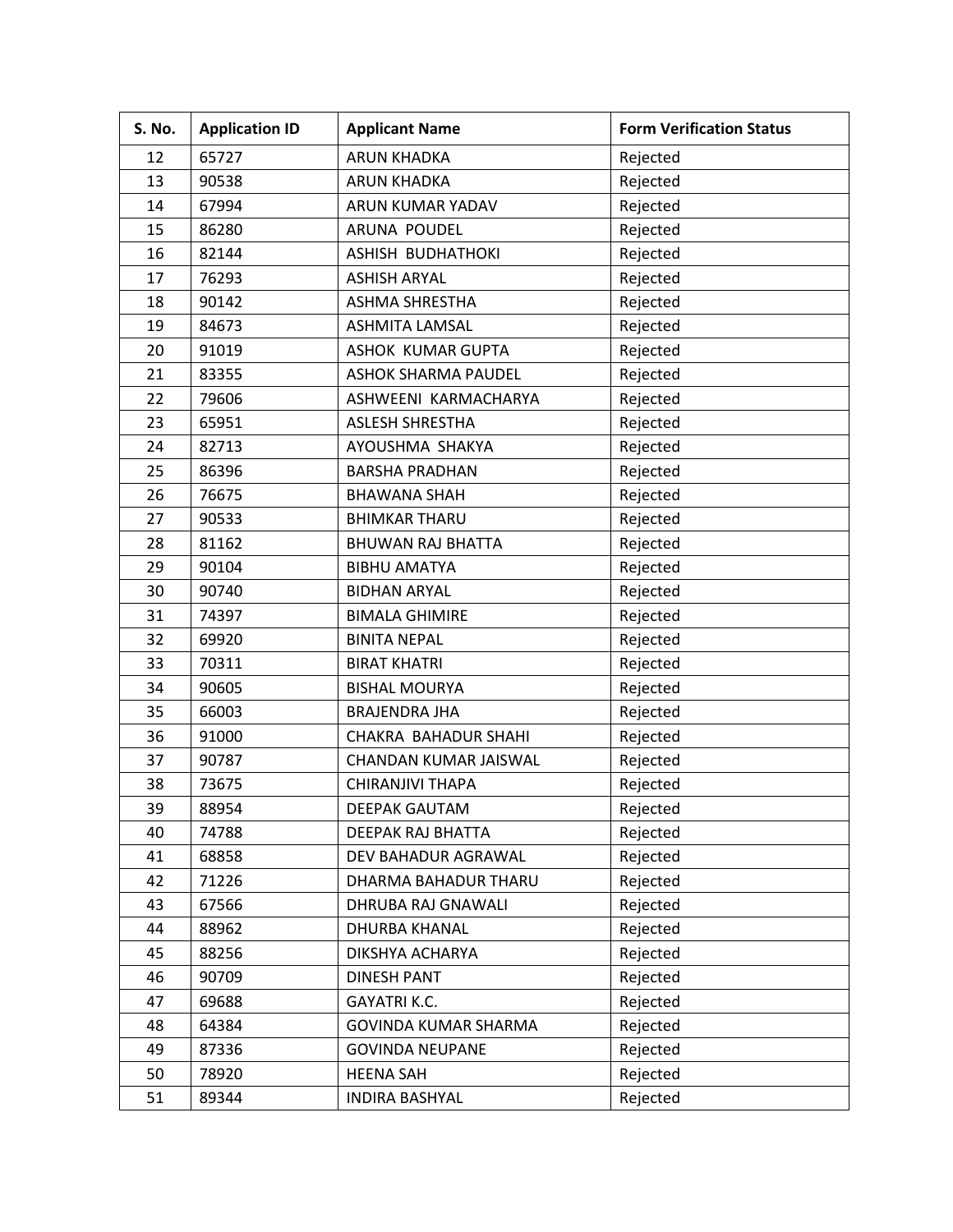| S. No. | <b>Application ID</b> | <b>Applicant Name</b>                 | <b>Form Verification Status</b> |
|--------|-----------------------|---------------------------------------|---------------------------------|
| 52     | 63173                 | <b>ISHWOR ROKAHA</b>                  | Rejected                        |
| 53     | 63670                 | <b>KERIN KANSAKAR</b>                 | Rejected                        |
| 54     | 90320                 | KIRAN JUNG PANDEY                     | Rejected                        |
| 55     | 89492                 | KRISHNA PRASAD BHATTARAI              | Rejected                        |
| 56     | 74537                 | <b>KRISHTINA UDAS</b>                 | Rejected                        |
| 57     | 67583                 | MANOJ KUMAR MANDAL                    | Rejected                        |
| 58     | 65715                 | <b>MANSARA GHARTI</b>                 | Rejected                        |
| 59     | 85513                 | MATRIKA PRASAD DHAKAL                 | Rejected                        |
| 60     | 90435                 | <b>MEDHA MISHRA</b>                   | Rejected                        |
| 61     | 89994                 | <b>MEDHA MISHRA</b>                   | Rejected                        |
| 62     | 61950                 | MOHAMMED OBAIDULLAH<br><b>DILKASH</b> | Rejected                        |
| 63     | 90416                 | <b>NABIN DAHAL</b>                    | Rejected                        |
| 64     | 70783                 | NABINA CHAULAGAIN                     | Rejected                        |
| 65     | 59599                 | NAMRATA KUMARI KARN                   | Rejected                        |
| 66     | 90919                 | <b>NIBHA SAH</b>                      | Rejected                        |
| 67     | 90769                 | NISHA PRAJAPATI                       | Rejected                        |
| 68     | 90947                 | OKIL KUMAR GURDHAMI                   | Rejected                        |
| 69     | 89384                 | <b>PANKHURI SINGH</b>                 | Rejected                        |
| 70     | 88892                 | PARMILA TAMANG SHERPA                 | Rejected                        |
| 71     | 90878                 | PHIROJ MIYA                           | Rejected                        |
| 72     | 83405                 | PRABIN KUMAR THAKUR                   | Rejected                        |
| 73     | 86472                 | PRASAMSHA BASHYAL                     | Rejected                        |
| 74     | 74783                 | PRASANNA DEVKOTA                      | Rejected                        |
| 75     | 89796                 | PRASHANT SHRESTHA                     | Rejected                        |
| 76     | 67687                 | PRATAP TAMANG                         | Rejected                        |
| 77     | 81216                 | PRERANA KC                            | Rejected                        |
| 78     | 88033                 | PRIYANKA KUMARI BAISHYA               | Rejected                        |
| 79     | 78972                 | PUJA K.C.                             | Rejected                        |
| 80     | 70110                 | PUJA MITRA                            | Rejected                        |
| 81     | 61385                 | <b>RABINKC</b>                        | Rejected                        |
| 82     | 81663                 | RACHANA SHRESTHA                      | Rejected                        |
| 83     | 78355                 | RAHUL SRIVASTAVA                      | Rejected                        |
| 84     | 70043                 | RAJEEV BHANDARI                       | Rejected                        |
| 85     | 62202                 | <b>RAJESH SUNAR</b>                   | Rejected                        |
| 86     | 83295                 | RAJINA SHERMA                         | Rejected                        |
| 87     | 64227                 | RAJISH SHRESTHA                       | Rejected                        |
| 88     | 86097                 | RAJU K.C.                             | Rejected                        |
| 89     | 70525                 | RAJYA LAXMI ACHARYA                   | Rejected                        |
| 90     | 90524                 | RAM HARI BUDHATHOKI                   | Rejected                        |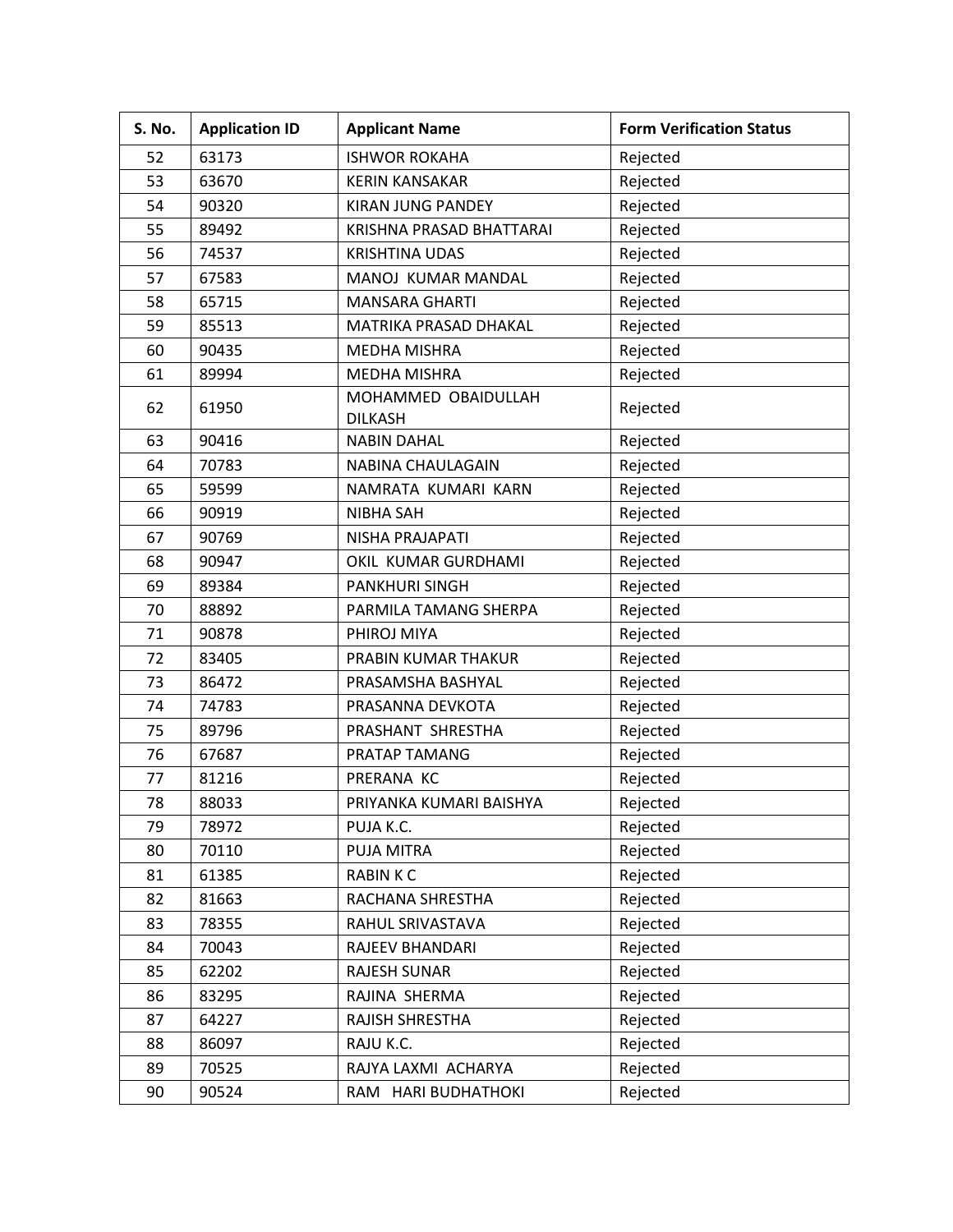| S. No. | <b>Application ID</b> | <b>Applicant Name</b>                    | <b>Form Verification Status</b> |
|--------|-----------------------|------------------------------------------|---------------------------------|
| 91     | 89052                 | RAMA SHANKAR SAHANI                      | Rejected                        |
| 92     | 87108                 | RAMESH KUMAR YADAV                       | Rejected                        |
| 93     | 90292                 | <b>RAMHARI GHIMIRE</b>                   | Rejected                        |
| 94     | 70855                 | RAMILA GIRI                              | Rejected                        |
| 95     | 74786                 | <b>RASHMEE POUDEL</b>                    | Rejected                        |
| 96     | 61868                 | <b>RAUNAK THAPA</b>                      | Rejected                        |
| 97     | 65780                 | REKHA KUMARI BHATT                       | Rejected                        |
| 98     | 61256                 | RINA SHRESTHA                            | Rejected                        |
| 99     | 87315                 | RITU SAPKOTA                             | Rejected                        |
| 100    | 88932                 | <b>ROHIT KARKI</b>                       | Rejected                        |
| 101    | 90781                 | ROHIT KUMAR MALLA                        | Rejected                        |
| 102    | 89363                 | ROJINA GYAWALI PAUDEL                    | Rejected                        |
| 103    | 91024                 | ROSHAN BUDHATHOKI                        | Rejected                        |
| 104    | 83577                 | <b>ROSHANI THAPA</b>                     | Rejected                        |
| 105    | 61219                 | <b>RUPESH DAS</b>                        | Rejected                        |
| 106    | 78720                 | SABINDRA DHAKAL                          | Rejected                        |
| 107    | 85425                 | <b>SABITA BHANDARI</b>                   | Rejected                        |
| 108    | 72874                 | SABITRA DEVKOTA DEVKOTA<br><b>PAUDEL</b> | Rejected                        |
| 109    | 80341                 | SACHIT NATH PANT                         | Rejected                        |
| 110    | 58912                 | SAILESH KARMACHARYA                      | Rejected                        |
| 111    | 90652                 | SAMIKSHA PANDIT                          | Rejected                        |
| 112    | 70212                 | <b>SANJIV LAMA</b>                       | Rejected                        |
| 113    | 59147                 | SANJU DHAKAL                             | Rejected                        |
| 114    | 63411                 | <b>SANTOSH CHAUDHARY</b>                 | Rejected                        |
| 115    | 89293                 | SAPAN DULAL                              | Rejected                        |
| 116    | 90803                 | <b>SEWAK BIKRAM RAI</b>                  | Rejected                        |
| 117    | 63898                 | SHAILAJA RIMAL                           | Rejected                        |
| 118    | 74522                 | SHAILENDRA LAL KARN                      | Rejected                        |
| 119    | 76241                 | SHARMILA SHRESTHA                        | Rejected                        |
| 120    | 87445                 | SHEELA SUWAL                             | Rejected                        |
| 121    | 84853                 | SHREEJANA DAHAL                          | Rejected                        |
| 122    | 88652                 | SHYAM BABU THAPA                         | Rejected                        |
| 123    | 85114                 | SHYAM BAHADUR RAYAMAJHI                  | Rejected                        |
| 124    | 88550                 | <b>SONAM PODDAR</b>                      | Rejected                        |
| 125    | 69427                 | SONAM RANI SWARNAKAR                     | Rejected                        |
| 126    | 77664                 | <b>SONY LAMA</b>                         | Rejected                        |
| 127    | 90513                 | <b>SUBASH GHIMIRE</b>                    | Rejected                        |
| 128    | 86459                 | SUDHEER AWASTHI                          | Rejected                        |
| 129    | 78899                 | <b>SUDIP SHRESTHA</b>                    | Rejected                        |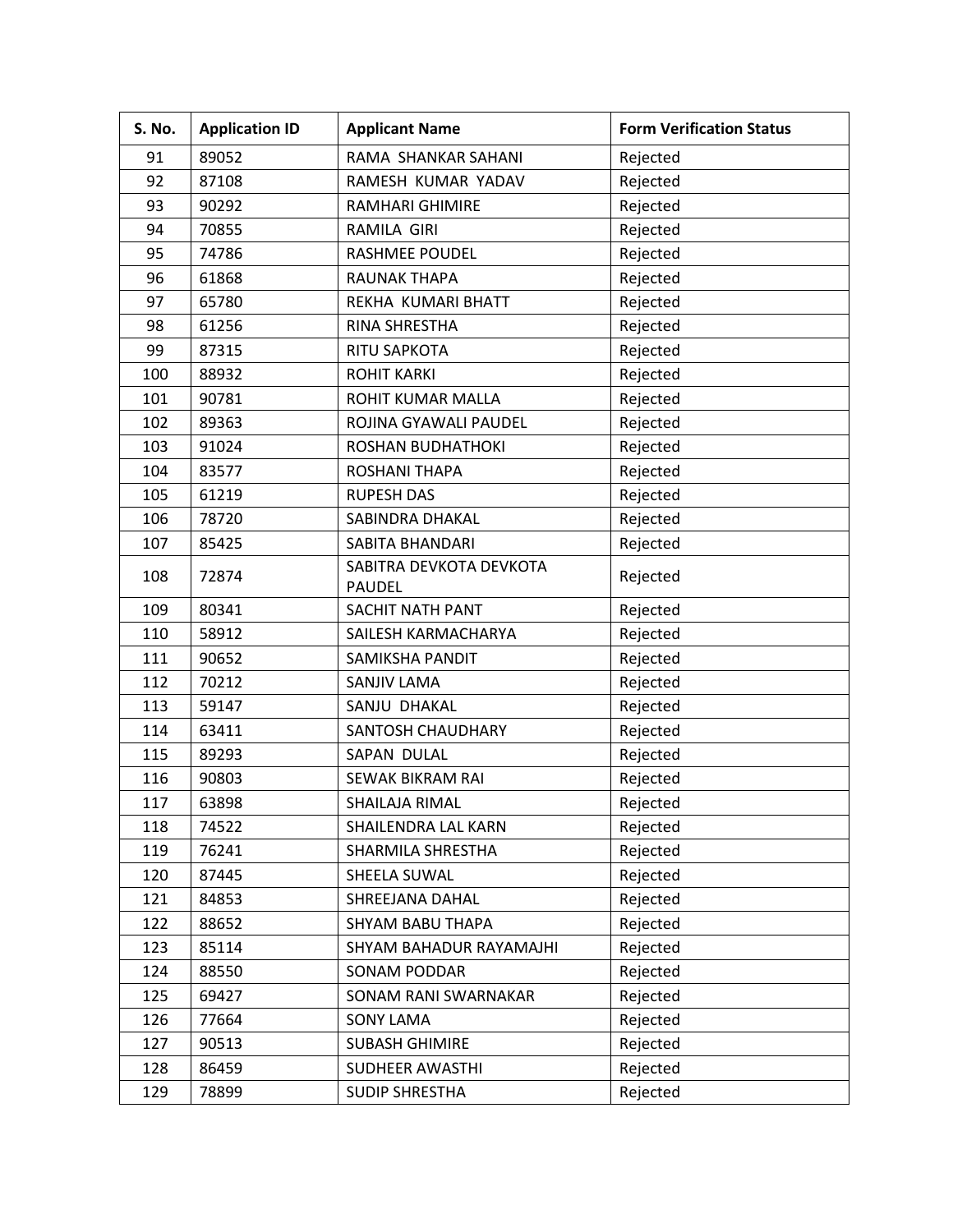| <b>S. No.</b> | <b>Application ID</b> | <b>Applicant Name</b>   | <b>Form Verification Status</b> |
|---------------|-----------------------|-------------------------|---------------------------------|
| 130           | 67590                 | <b>SUDRISTI SITAULA</b> | Rejected                        |
| 131           | 74731                 | <b>SUJATA JOSHI</b>     | Rejected                        |
| 132           | 67889                 | <b>SUJATA KUMARI</b>    | Rejected                        |
| 133           | 82942                 | <b>SUJATA MAHTO</b>     | Rejected                        |
| 134           | 79418                 | SUJEETA SHRETHA         | Rejected                        |
| 135           | 60821                 | <b>SUJIB KHATIWADA</b>  | Rejected                        |
| 136           | 62142                 | <b>SUJITA LAMA</b>      | Rejected                        |
| 137           | 81716                 | <b>SULAV KHATIWADA</b>  | Rejected                        |
| 138           | 83953                 | <b>SUMANKC</b>          | Rejected                        |
| 139           | 71808                 | SUMAN RATNA BAJRACHARYA | Rejected                        |
| 140           | 64700                 | <b>SUMITRA VETWAL</b>   | Rejected                        |
| 141           | 81023                 | <b>SUNIL THAPA</b>      | Rejected                        |
| 142           | 90821                 | <b>SUNIT ADHIKARI</b>   | Rejected                        |
| 143           | 77096                 | <b>SURESH GOTHE</b>     | Rejected                        |
| 144           | 85212                 | SWEZNA RAJBHANDARI      | Rejected                        |
| 145           | 70707                 | <b>TANUJA JOSHI</b>     | Rejected                        |
| 146           | 86264                 | <b>UKESH GHEMOSU</b>    | Rejected                        |
| 147           | 86854                 | YASHMIN ARA             | Rejected                        |
| 148           | 82997                 | YOGESH PANT             | Rejected                        |

## विज्ञापन नं. १४/२०७८

| S. No.        | <b>Application ID</b> | <b>Applicant Name</b>      | <b>Form Verification Status</b> |
|---------------|-----------------------|----------------------------|---------------------------------|
| $\mathbf{1}$  | 89251                 | ANU KARKI                  | Rejected                        |
| $\mathcal{P}$ | 66954                 | <b>ASHIM SHRESTHA</b>      | Rejected                        |
| 3             | 59482                 | AYUSMA ARYAL               | Rejected                        |
| 4             | 64299                 | <b>BIBEK RAM BHANDARY</b>  | Rejected                        |
| 5             | 74949                 | <b>BINAMRA SINGH</b>       | Rejected                        |
| 6             | 76991                 | <b>BISHNU MANI POKHREL</b> | Rejected                        |
| 7             | 59021                 | DHIRAJ KOIRALA             | Rejected                        |
| 8             | 66832                 | DIBAKAR BHANDARY           | Rejected                        |
| 9             | 89486                 | DILLI RAJ BHUSHAL          | Rejected                        |
| 10            | 90914                 | <b>DIPIKA GURUNG</b>       | Rejected                        |
| 11            | 62198                 | <b>GOPAL KUMAR MISHRA</b>  | Rejected                        |
| 12            | 81117                 | <b>GYANENDRA BHANDARI</b>  | Rejected                        |
| 13            | 88955                 | <b>HARI BAHADUR THAPA</b>  | Rejected                        |
| 14            | 89588                 | LAL BABU SAH               | Rejected                        |
| 15            | 89015                 | MONALISA RAI               | Rejected                        |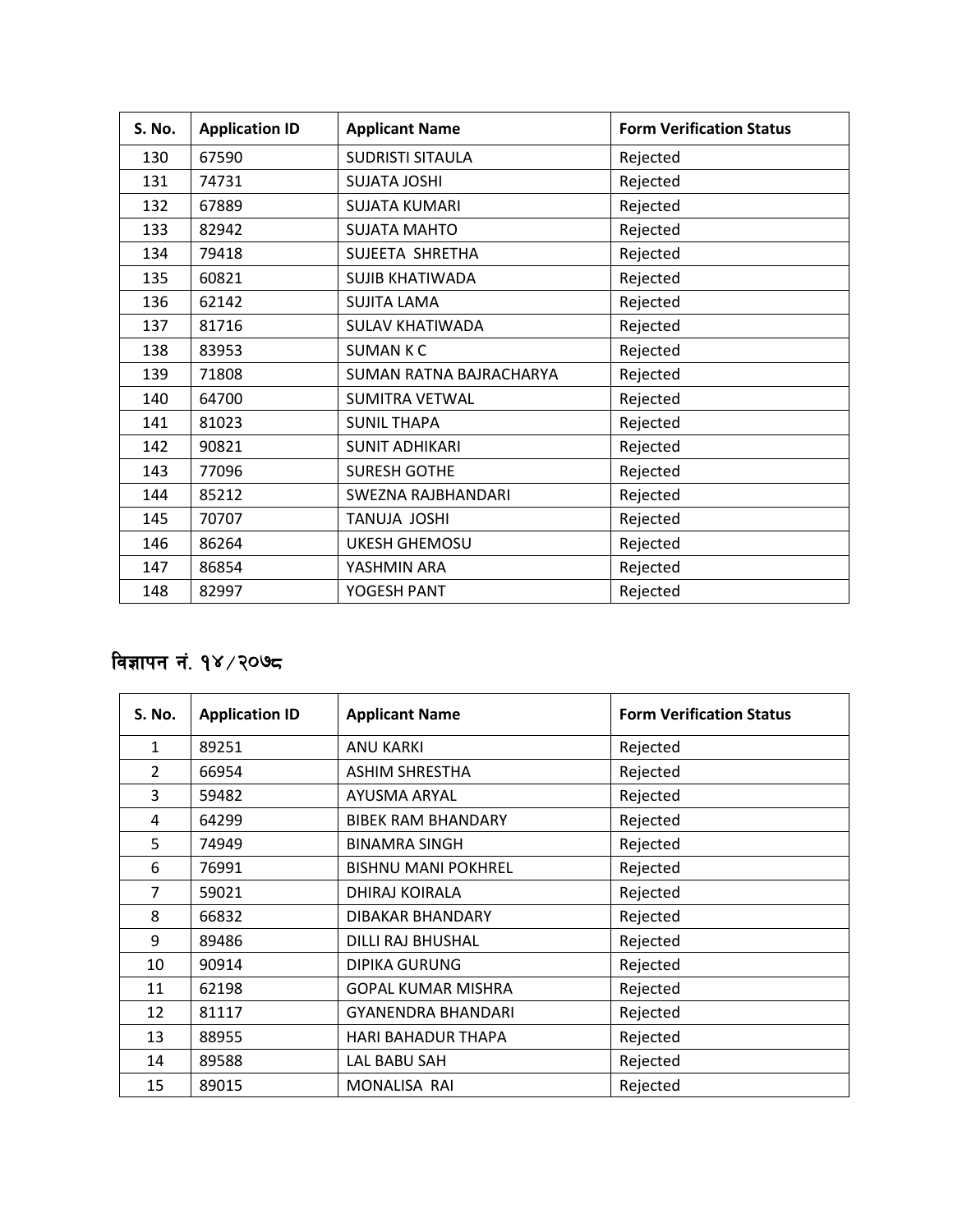| <b>S. No.</b> | <b>Application ID</b> | <b>Applicant Name</b>    | <b>Form Verification Status</b> |
|---------------|-----------------------|--------------------------|---------------------------------|
| 16            | 85473                 | <b>NIGEL PYATHA</b>      | Rejected                        |
| 17            | 89568                 | NIWESH YADAV             | Rejected                        |
| 18            | 84540                 | RABIN KUMAR BAM          | Rejected                        |
| 19            | 86255                 | RANJIT HAMAL             | Rejected                        |
| 20            | 70168                 | ROSHILA PARAJULI         | Rejected                        |
| 21            | 63867                 | SAMAN MISHRA             | Rejected                        |
| 22            | 81304                 | SANEEJ SHRESTHA          | Rejected                        |
| 23            | 62317                 | SHREEJAN THAPA           | Rejected                        |
| 24            | 63186                 | <b>SUCHAN BOGATI</b>     | Rejected                        |
| 25            | 75309                 | SUNAINA ROSHAN SHRESTHA  | Rejected                        |
| 26            | 74566                 | <b>TULSI DEVI GAUTAM</b> | Rejected                        |
| 27            | 59363                 | <b>UDAY PATHAK</b>       | Rejected                        |

# विज्ञापन नं. १४ $\sqrt{2}$ ०७ $\,$ द

| S. No.        | <b>Application ID</b> | <b>Applicant Name</b>     | <b>Form Verification Status</b> |
|---------------|-----------------------|---------------------------|---------------------------------|
| 1             | 59196                 | ANUP DAHAL                | Rejected                        |
| $\mathcal{P}$ | 62506                 | <b>ASHISH PAUDEL</b>      | Rejected                        |
| 3             | 60251                 | DHIRENDRA YADAV           | Rejected                        |
| 4             | 73105                 | <b>GAYATRI RIMAL</b>      | Rejected                        |
| 5             | 79025                 | JAMUNA PASACHHE           | Rejected                        |
| 6             | 80474                 | LOK RAJ DHUNGANA          | Rejected                        |
| 7             | 88705                 | MUKESH KUMAR SAH          | Rejected                        |
| 8             | 81636                 | <b>NABIN POUDEL</b>       | Rejected                        |
| 9             | 60022                 | SABIN SHUMSHER J. B. RANA | Rejected                        |
| 10            | 80361                 | SACHIT NATH PANT          | Rejected                        |
| 11            | 87409                 | <b>SAGAR TIWARI</b>       | Rejected                        |
| 12            | 65991                 | SHIBA PRASAD GAIRE        | Rejected                        |
| 13            | 83892                 | SHUSMA PANDIT             | Rejected                        |
| 14            | 61949                 | SUMAN CHAPAGAIN           | Rejected                        |
| 15            | 88670                 | TARA LAMA                 | Rejected                        |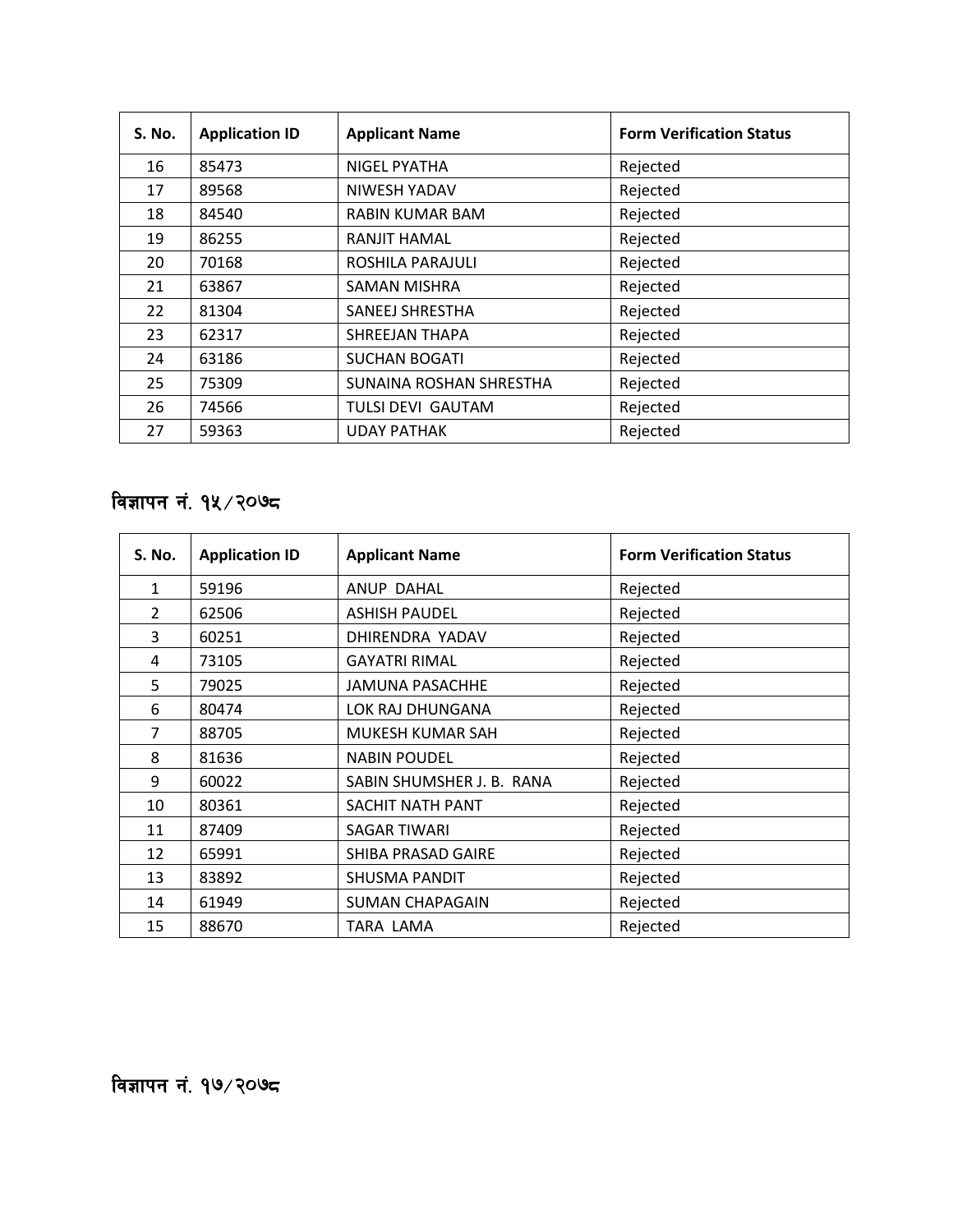| S. No.         | <b>Application ID</b> | <b>Applicant Name</b>    | <b>Form Verification Status</b> |
|----------------|-----------------------|--------------------------|---------------------------------|
| $\mathbf{1}$   | 68944                 | AADITYA BHATTARAI        | Rejected                        |
| $\overline{2}$ | 84645                 | AAKASH BAGCHAND          | Rejected                        |
| 3              | 69822                 | AAKRITI MAHARJAN         | Rejected                        |
| 4              | 87489                 | <b>AAKRITI PAL</b>       | Rejected                        |
| 5              | 71063                 | <b>AANCHAL REGMI</b>     | Rejected                        |
| 6              | 83188                 | <b>AANCHAL THAPA</b>     | Rejected                        |
| $\overline{7}$ | 87647                 | AARATI BHANDARI          | Rejected                        |
| 8              | 85162                 | <b>AARATI KHADKA</b>     | Rejected                        |
| 9              | 81175                 | AAROHI LIMBU             | Rejected                        |
| 10             | 62221                 | AARTI KUMARI SHARMA      | Rejected                        |
| 11             | 90111                 | AASHIK KUMAR JHA         | Rejected                        |
| 12             | 84574                 | <b>AASTHA SHRESTHA</b>   | Rejected                        |
| 13             | 79131                 | <b>AAVAS CHHETRI</b>     | Rejected                        |
| 14             | 78651                 | AAYASHA KIRAN BASNET     | Rejected                        |
| 15             | 85818                 | ABHIJEET KC              | Rejected                        |
| 16             | 74122                 | <b>ABHILABYA ROY</b>     | Rejected                        |
| 17             | 89234                 | <b>ABHISHEK KARNA</b>    | Rejected                        |
| 18             | 81672                 | <b>ABITA KANDEL</b>      | Rejected                        |
| 19             | 78432                 | <b>ADITTYA ARYAL</b>     | Rejected                        |
| 20             | 69274                 | AISHOWARYA KUMARI JOSHI  | Rejected                        |
| 21             | 88296                 | <b>AJAY CHAUDHARY</b>    | Rejected                        |
| 22             | 75335                 | AJIT KUMAR MANDAL        | Rejected                        |
| 23             | 83643                 | AKITA KARMACHARYA        | Rejected                        |
| 24             | 83797                 | <b>ALIJA DANGOL</b>      | Rejected                        |
| 25             | 82596                 | ALINA SHRESTHA           | Rejected                        |
| 26             | 86100                 | ALISA MAHATARA           | Rejected                        |
| 27             | 81680                 | <b>ALISHA BHANDARI</b>   | Rejected                        |
| 28             | 63032                 | AMAN K.C.                | Rejected                        |
| 29             | 88423                 | <b>AMAR PAUDEL</b>       | Rejected                        |
| 30             | 69064                 | AMBIKA KUNWAR            | Rejected                        |
| 31             | 63645                 | AMISHA BUDHATHOKI        | Rejected                        |
| 32             | 90431                 | AMISHA ROKKA             | Rejected                        |
| 33             | 83520                 | <b>AMOGH POKHREL</b>     | Rejected                        |
| 34             | 70270                 | <b>AMRIT RIJAL</b>       | Rejected                        |
| 35             | 86450                 | AMRITA BUDHA             | Rejected                        |
| 36             | 68549                 | AMRITA CHAPAI            | Rejected                        |
| 37             | 76802                 | AMRITA ADHIKARI PARAJULI | Rejected                        |
| 38             | 84844                 | <b>AMRITA BHUSAL</b>     | Rejected                        |
| 39             | 79531                 | AMRITA SUNUWAR           | Rejected                        |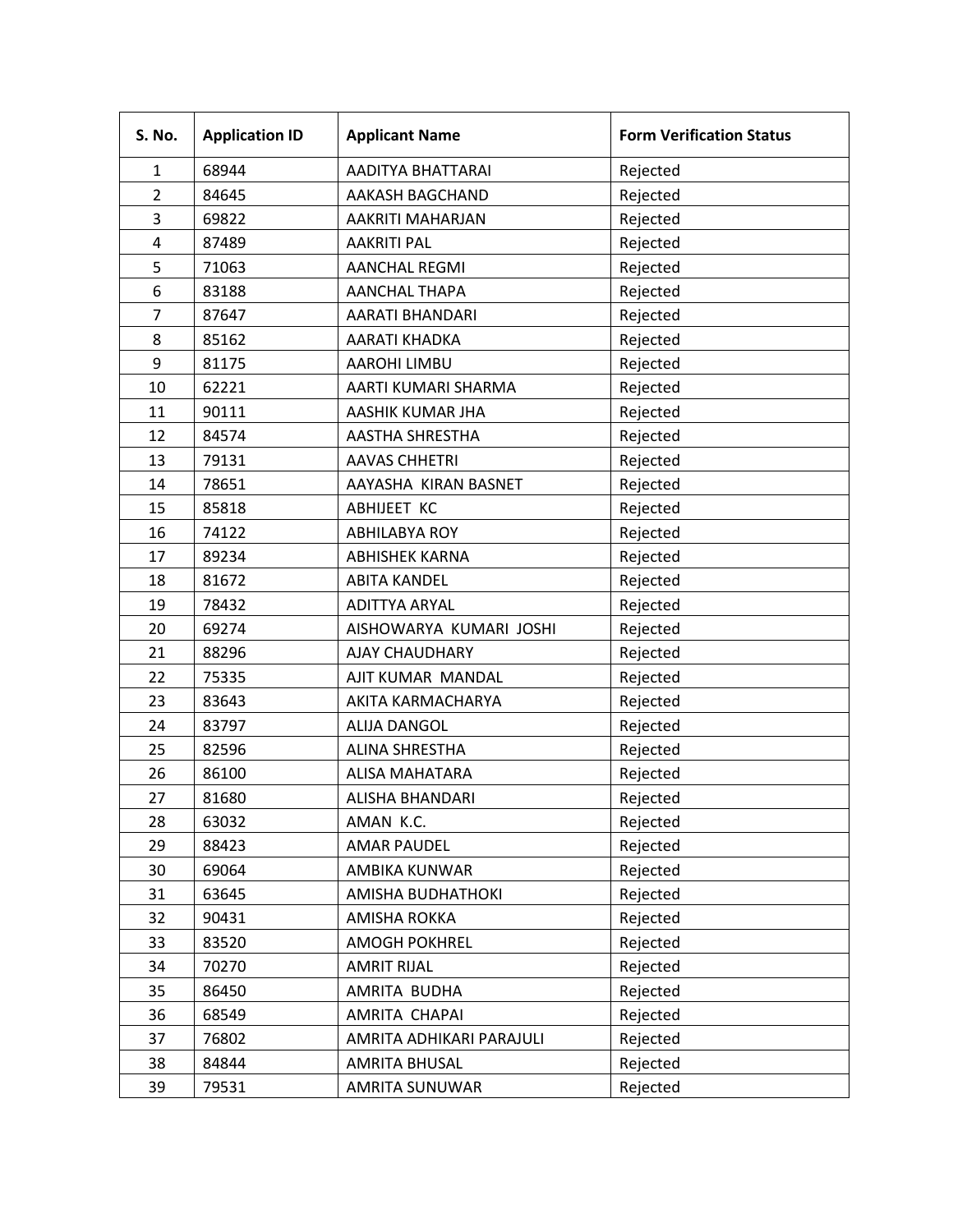| S. No. | <b>Application ID</b> | <b>Applicant Name</b>  | <b>Form Verification Status</b> |
|--------|-----------------------|------------------------|---------------------------------|
| 40     | 79234                 | <b>ANIL KUMAR SHAH</b> | Rejected                        |
| 41     | 60097                 | <b>ANISH BOGATI</b>    | Rejected                        |
| 42     | 78250                 | <b>ANISHA BADE</b>     | Rejected                        |
| 43     | 88408                 | <b>ANISHA GHIMIRE</b>  | Rejected                        |
| 44     | 74126                 | ANITA KARKI            | Rejected                        |
| 45     | 87530                 | ANITA KUMARI THAPA     | Rejected                        |
| 46     | 87387                 | ANITA SUBEDI           | Rejected                        |
| 47     | 90345                 | <b>ANITA PURI</b>      | Rejected                        |
| 48     | 62418                 | <b>ANITA SAPKOTA</b>   | Rejected                        |
| 49     | 83347                 | ANJALI KANWAJIYA       | Rejected                        |
| 50     | 83748                 | <b>ANJALI MANDAL</b>   | Rejected                        |
| 51     | 72785                 | <b>ANJANA REGMI</b>    | Rejected                        |
| 52     | 69057                 | ANJANA SHRESTHA        | Rejected                        |
| 53     | 88184                 | ANKITA RIMAL           | Rejected                        |
| 54     | 90288                 | <b>ANMOL SHAKYA</b>    | Rejected                        |
| 55     | 83896                 | ANU SHRESTHA           | Rejected                        |
| 56     | 86608                 | ANU SHRESTHA           | Rejected                        |
| 57     | 76967                 | ANUGYA KHATIWADA       | Rejected                        |
| 58     | 86618                 | ANUSHA SHRESTHA        | Rejected                        |
| 59     | 90628                 | <b>ANUSHA GHISING</b>  | Rejected                        |
| 60     | 80144                 | <b>ANUSHA THAPA</b>    | Rejected                        |
| 61     | 80869                 | <b>ANUSKA RAI</b>      | Rejected                        |
| 62     | 80626                 | APARNA SHRIVASTAV      | Rejected                        |
| 63     | 79635                 | APSARA KARKI           | Rejected                        |
| 64     | 68628                 | ARBIN BADUWAL          | Rejected                        |
| 65     | 76205                 | ARBIND KUMAL           | Rejected                        |
| 66     | 88399                 | ARJU REGMI             | Rejected                        |
| 67     | 88599                 | ARJUN ADHIKARI         | Rejected                        |
| 68     | 64143                 | <b>ARJUN THAKUR</b>    | Rejected                        |
| 69     | 71811                 | <b>ARTI KUSHMI</b>     | Rejected                        |
| 70     | 90009                 | <b>ARUN KHANAL</b>     | Rejected                        |
| 71     | 86446                 | ARUN KUMAR SAH         | Rejected                        |
| 72     | 64574                 | ASHA KUMARI JHA        | Rejected                        |
| 73     | 71395                 | ASHIM NAHARKI          | Rejected                        |
| 74     | 76333                 | <b>ASHISH ARYAL</b>    | Rejected                        |
| 75     | 64293                 | <b>ASHISH GYAWALI</b>  | Rejected                        |
| 76     | 91052                 | <b>ASHISH PUN</b>      | Rejected                        |
| 77     | 91018                 | ASHMA KHADKA           | Rejected                        |
| 78     | 59007                 | <b>ASHUTOSH RAJ</b>    | Rejected                        |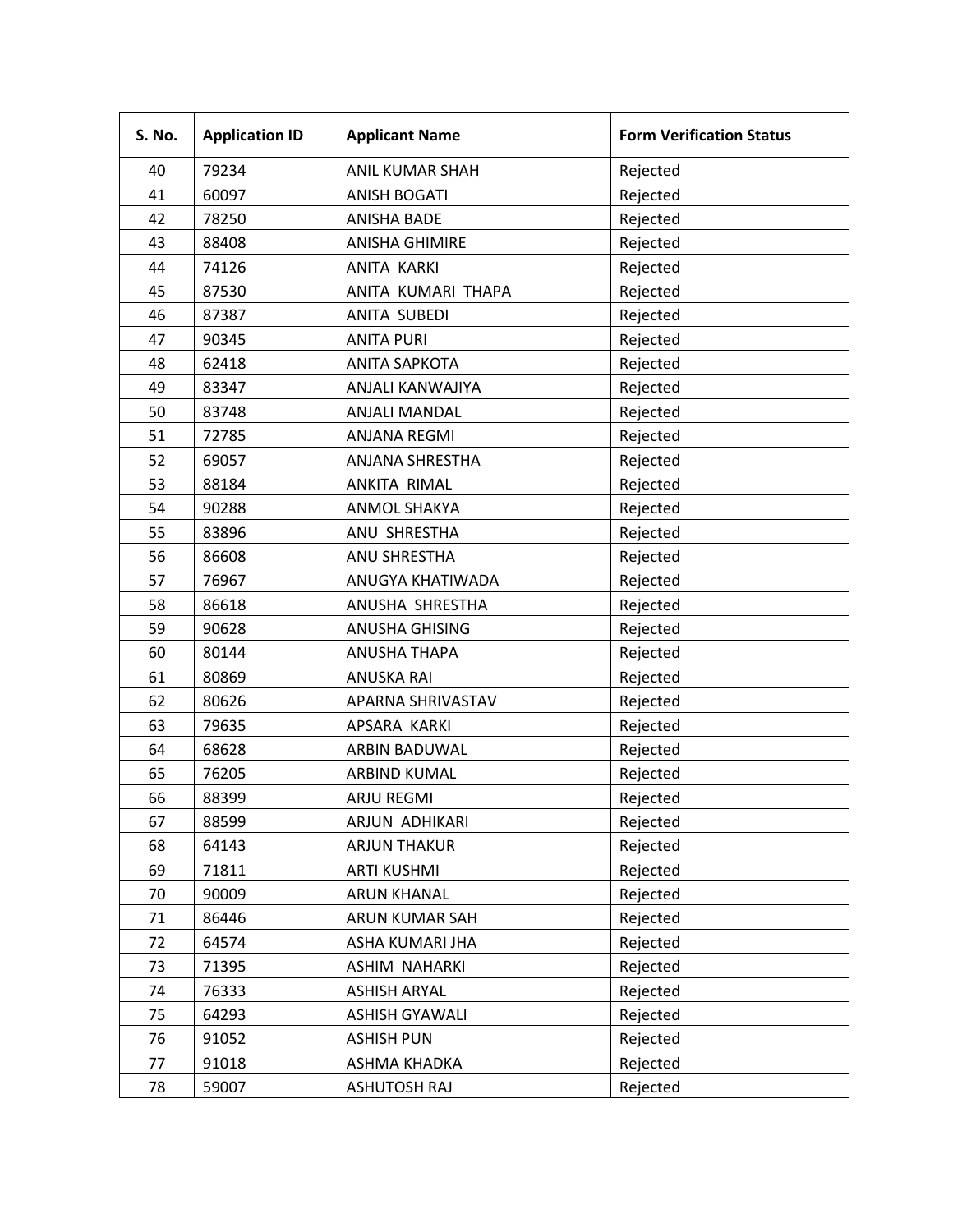| S. No. | <b>Application ID</b> | <b>Applicant Name</b>        | <b>Form Verification Status</b> |
|--------|-----------------------|------------------------------|---------------------------------|
| 79     | 69721                 | <b>ASHWIN CHAUDHARY</b>      | Rejected                        |
| 80     | 89816                 | <b>ASMIN GAUTAM</b>          | Rejected                        |
| 81     | 70190                 | ASMITA SHRESTHA              | Rejected                        |
| 82     | 84486                 | <b>ASMITA GHIMIRE</b>        | Rejected                        |
| 83     | 82330                 | <b>ATMARAM PANTHA</b>        | Rejected                        |
| 84     | 64429                 | ATUL BALLAV KHAREL           | Rejected                        |
| 85     | 73569                 | <b>AVINASH MALLIK</b>        | Rejected                        |
| 86     | 87155                 | <b>AVISHA CHAUHAN</b>        | Rejected                        |
| 87     | 82755                 | AYUSHA DHAKAL                | Rejected                        |
| 88     | 73778                 | <b>BABITA GNAWALI</b>        | Rejected                        |
| 89     | 61414                 | <b>BABITA KHADKA</b>         | Rejected                        |
| 90     | 73587                 | <b>BABITA NEUPANE</b>        | Rejected                        |
| 91     | 78324                 | <b>BABITA SHAH</b>           | Rejected                        |
| 92     | 71992                 | <b>BAISNATH CHAUDHARY</b>    | Rejected                        |
| 93     | 89373                 | <b>BAL KRISHNA BARTAULA</b>  | Rejected                        |
| 94     | 80014                 | <b>BAL KUMARI SHAHI</b>      | Rejected                        |
| 95     | 87068                 | <b>BANDANA KHANAL</b>        | Rejected                        |
| 96     | 59789                 | <b>BARSHA GURUNG</b>         | Rejected                        |
| 97     | 63345                 | <b>BARSHA HUMAGAIN</b>       | Rejected                        |
| 98     | 82913                 | <b>BARSHA SAPKOTA</b>        | Rejected                        |
| 99     | 89027                 | <b>BASANTA THAPA</b>         | Rejected                        |
| 100    | 81692                 | <b>BASUDEV RIJAL</b>         | Rejected                        |
| 101    | 87903                 | BEYUTEE KUMARI JHA           | Rejected                        |
| 102    | 83370                 | <b>BHAGABATI MAHATO</b>      | Rejected                        |
| 103    | 86300                 | <b>BHAKTI PRASAD MAINALI</b> | Rejected                        |
| 104    | 90857                 | BHARAT BAHADUR ROKAYA        | Rejected                        |
| 105    | 72452                 | <b>BHARAT DC</b>             | Rejected                        |
| 106    | 75948                 | <b>BHAWANA GUPTA</b>         | Rejected                        |
| 107    | 68766                 | <b>BHAWANA KHANAL</b>        | Rejected                        |
| 108    | 86498                 | <b>BHAWANA LIMBU</b>         | Rejected                        |
| 109    | 76751                 | <b>BHAWANA POUDEL</b>        | Rejected                        |
| 110    | 80062                 | <b>BHAWANA RAI</b>           | Rejected                        |
| 111    | 76677                 | <b>BHAWANA SHAH</b>          | Rejected                        |
| 112    | 90127                 | <b>BHAWANA UPRETI</b>        | Rejected                        |
| 113    | 80639                 | <b>BHAWANI PAUDEL</b>        | Rejected                        |
| 114    | 83991                 | <b>BHIMA LIMBU</b>           | Rejected                        |
| 115    | 69685                 | <b>BHUBAN SOMAI</b>          | Rejected                        |
| 116    | 86858                 | <b>BHUVAN TIMILSINA</b>      | Rejected                        |
| 117    | 68525                 | <b>BIBEK DHUNGEL</b>         | Rejected                        |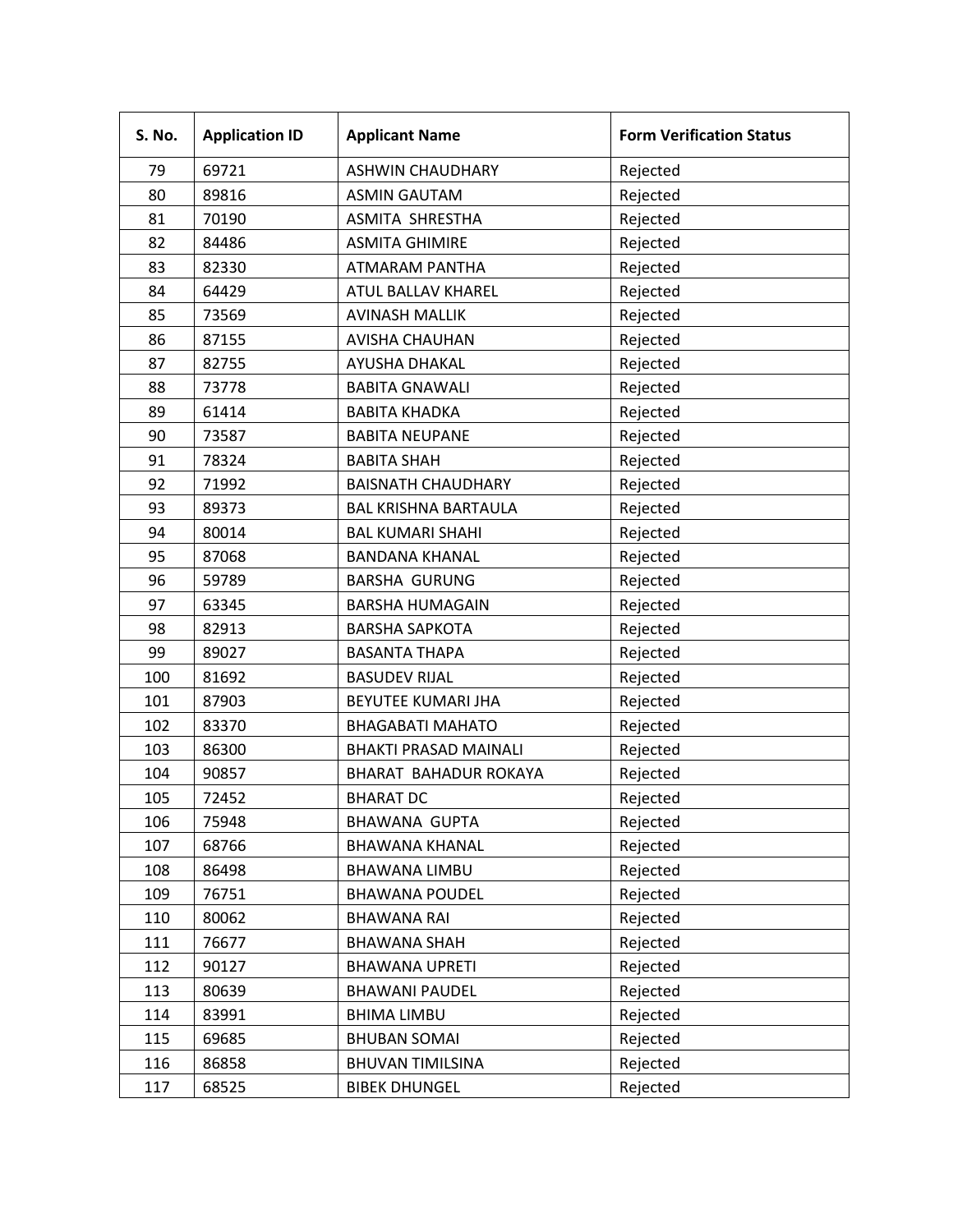| S. No. | <b>Application ID</b> | <b>Applicant Name</b>            | <b>Form Verification Status</b> |
|--------|-----------------------|----------------------------------|---------------------------------|
| 118    | 83332                 | <b>BIBHA KUMARI SAH</b>          | Rejected                        |
| 119    | 80569                 | <b>BIHWAL POKHREL</b>            | Rejected                        |
| 120    | 72595                 | BIJAYA LAXMI ACHARYA             | Rejected                        |
| 121    | 86738                 | <b>BIJETA GHIMIRE</b>            | Rejected                        |
| 122    | 73329                 | <b>BIKASH AWASTHI</b>            | Rejected                        |
| 123    | 79485                 | <b>BIKASH BASNET</b>             | Rejected                        |
| 124    | 83533                 | <b>BIKASH CHAUDHAY</b>           | Rejected                        |
| 125    | 81096                 | <b>BIKASH JHA</b>                | Rejected                        |
| 126    | 65922                 | <b>BIKASH KARKI</b>              | Rejected                        |
| 127    | 87663                 | <b>BIKASH RAUNIYAR</b>           | Rejected                        |
| 128    | 63954                 | <b>BIKRAM BHANDARI</b>           | Rejected                        |
| 129    | 59206                 | <b>BIKRAM JAISWAL</b>            | Rejected                        |
| 130    | 74555                 | <b>BIKRAM SODARI</b>             | Rejected                        |
| 131    | 77630                 | <b>BIMALA CHAUDHARY</b>          | Rejected                        |
| 132    | 65342                 | <b>BINA PANT</b>                 | Rejected                        |
| 133    | 82644                 | <b>BINAYA ALE MAGAR</b>          | Rejected                        |
| 134    | 65553                 | <b>BINDU KC</b>                  | Rejected                        |
| 135    | 73932                 | <b>BINISHA SUBEDI</b>            | Rejected                        |
| 136    | 79447                 | <b>BINITA JAISHI</b>             | Rejected                        |
| 137    | 81326                 | <b>BINITA K.C.</b>               | Rejected                        |
| 138    | 88264                 | <b>BINITA POKHREL</b>            | Rejected                        |
| 139    | 70305                 | <b>BINITA POUDEL</b>             | Rejected                        |
| 140    | 87600                 | <b>BINITA UPRETI</b>             | Rejected                        |
| 141    | 83550                 | <b>BINOD - DAHAL</b>             | Rejected                        |
| 142    | 69044                 | <b>BINOD KHANAL</b>              | Rejected                        |
| 143    | 89532                 | <b>BINOD PAUDEL</b>              | Rejected                        |
| 144    | 87764                 | <b>BINU ADHIKARI</b>             | Rejected                        |
| 145    | 91059                 | <b>BIPANA BARAL</b>              | Rejected                        |
| 146    | 83962                 | <b>BIPANA DAHAL</b>              | Rejected                        |
| 147    | 82696                 | <b>BIPANA SHIWAKOTI</b>          | Rejected                        |
| 148    | 89466                 | <b>BISHAL KARKI</b>              | Rejected                        |
| 149    | 88750                 | <b>BISHAL CHAUDHARY</b>          | Rejected                        |
| 150    | 83779                 | <b>BISHAL K.C</b>                | Rejected                        |
| 151    | 72362                 | <b>BISHAL POUDEL</b>             | Rejected                        |
| 152    | 90087                 | <b>BISHAL SHARMA</b>             | Rejected                        |
| 153    | 88790                 | <b>BISHNU KUMARI SHAHI</b>       | Rejected                        |
| 154    | 67960                 | <b>BISHNU PALUNGWA</b>           | Rejected                        |
| 155    | 80676                 | <b>BISHNU PRASAD BK (BADHAI)</b> | Rejected                        |
| 156    | 84383                 | <b>BIVA SHAHI</b>                | Rejected                        |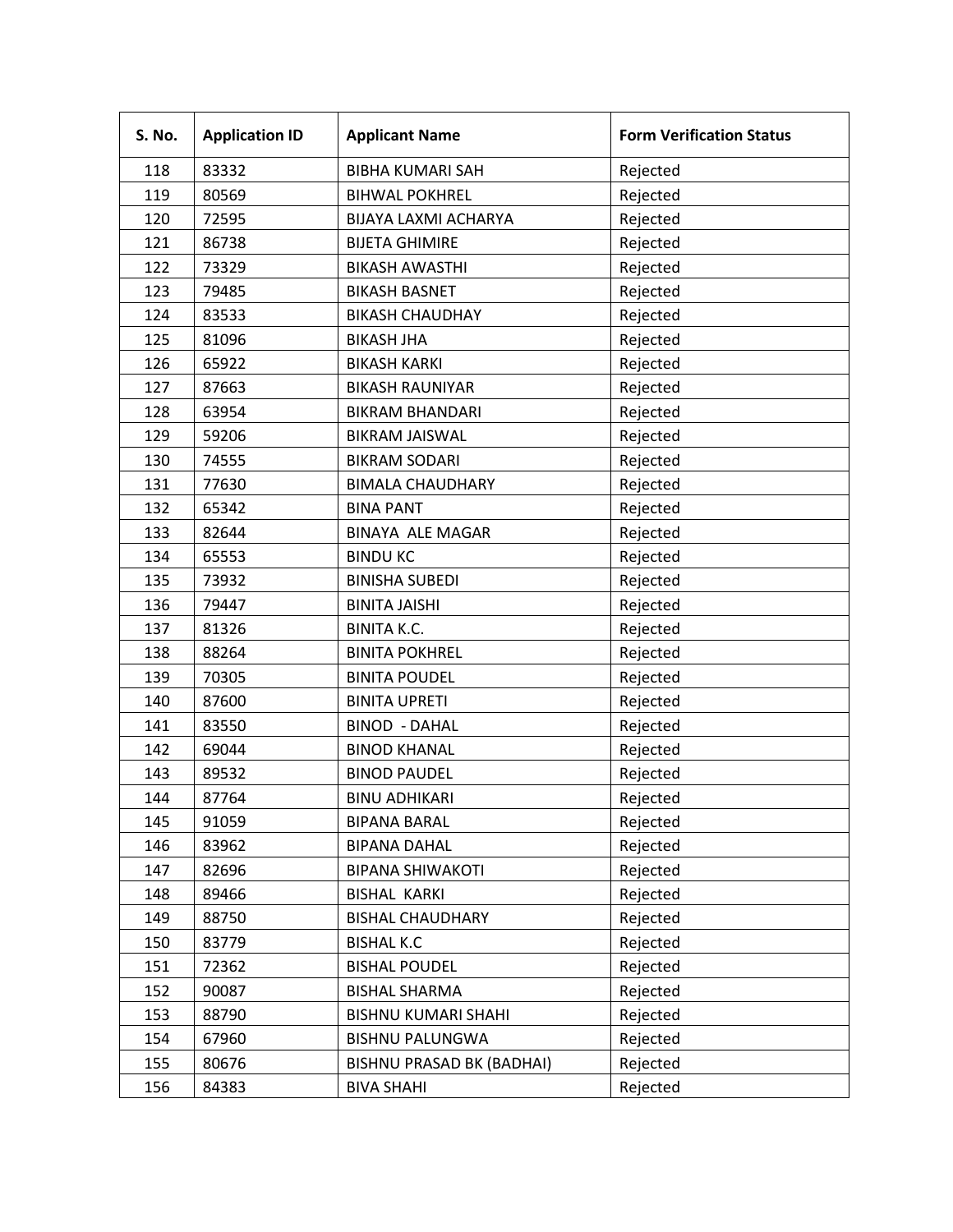| <b>S. No.</b> | <b>Application ID</b> | <b>Applicant Name</b>      | <b>Form Verification Status</b> |
|---------------|-----------------------|----------------------------|---------------------------------|
| 157           | 87117                 | <b>BIVEK GIRI</b>          | Rejected                        |
| 158           | 90924                 | <b>BIYAY BALMAKI</b>       | Rejected                        |
| 159           | 81206                 | <b>BOM BAHADUR THAPA</b>   | Rejected                        |
| 160           | 59404                 | <b>BONID KUMAR JOSHI</b>   | Rejected                        |
| 161           | 74222                 | <b>BRIJLAL CHAI SAHANI</b> | Rejected                        |
| 162           | 87440                 | <b>BRINDA PANDEYA</b>      | Rejected                        |
| 163           | 61547                 | <b>BUDDHI SAGAR WAGLE</b>  | Rejected                        |
| 164           | 90863                 | <b>CHANDA AGRAHARI</b>     | Rejected                        |
|               |                       | CHANDAN KUMAR PRABHAKAR    |                                 |
| 165           | 89945                 | YADAV                      | Rejected                        |
| 166           | 76630                 | <b>CHANDANI SAH</b>        | Rejected                        |
| 167           | 81606                 | <b>CHANDRA BHUSHAN SAH</b> | Rejected                        |
| 168           | 61651                 | CHANDRAKALA CHAND          | Rejected                        |
| 169           | 60148                 | CHHABILAL LAMSAL           | Rejected                        |
| 170           | 75552                 | CHIRANJIVI KUMAR           | Rejected                        |
| 171           | 69825                 | <b>CHITRA BHANDARI</b>     | Rejected                        |
| 172           | 80322                 | CHUDAMANI KUMAR CHAUDHARY  | Rejected                        |
| 173           | 59203                 | DEBU GHARTI BUDHA MAGAR    | Rejected                        |
| 174           | 85945                 | DEEPAK ADHIKARI            | Rejected                        |
| 175           | 61437                 | <b>DEEPAK KUMAR KARN</b>   | Rejected                        |
| 176           | 70744                 | <b>DEEPAK PANDEY</b>       | Rejected                        |
| 177           | 90114                 | <b>DEEPAK PAUDEL</b>       | Rejected                        |
| 178           | 90770                 | <b>DEEPIKA RAI</b>         | Rejected                        |
| 179           | 72657                 | DEU PRASAD THARU           | Rejected                        |
| 180           | 86685                 | <b>DEVRAJ KHADKA</b>       | Rejected                        |
| 181           | 68808                 | DHAN BAHADUR MAHATA        | Rejected                        |
| 182           | 80464                 | DHAN KRISHNA JAISHI        | Rejected                        |
| 183           | 71642                 | DHANESHWOR B C             | Rejected                        |
| 184           | 87045                 | DHANMATI SAUD              | Rejected                        |
| 185           | 63872                 | DHARMA RAJ RAI             | Rejected                        |
| 186           | 66000                 | DHARMENDRA KUMAR YADAV     | Rejected                        |
| 187           | 90192                 | DHIRAJ KUMAR YADAV         | Rejected                        |
| 188           | 76339                 | DIBYA THAPA                | Rejected                        |
| 189           | 70668                 | DIBYALAXMI SHRESTHA        | Rejected                        |
| 190           | 90703                 | DIKSHYA BHANDARI           | Rejected                        |
| 191           | 78235                 | DIKSHYA KOIRALA            | Rejected                        |
| 192           | 67531                 | DILIP CHAUDHARY            | Rejected                        |
| 193           | 90977                 | <b>DILIP YADAV</b>         | Rejected                        |
| 194           | 72547                 | <b>DINAT JUGJALI</b>       | Rejected                        |
| 195           | 65601                 | <b>DINESH MAHATO</b>       | Rejected                        |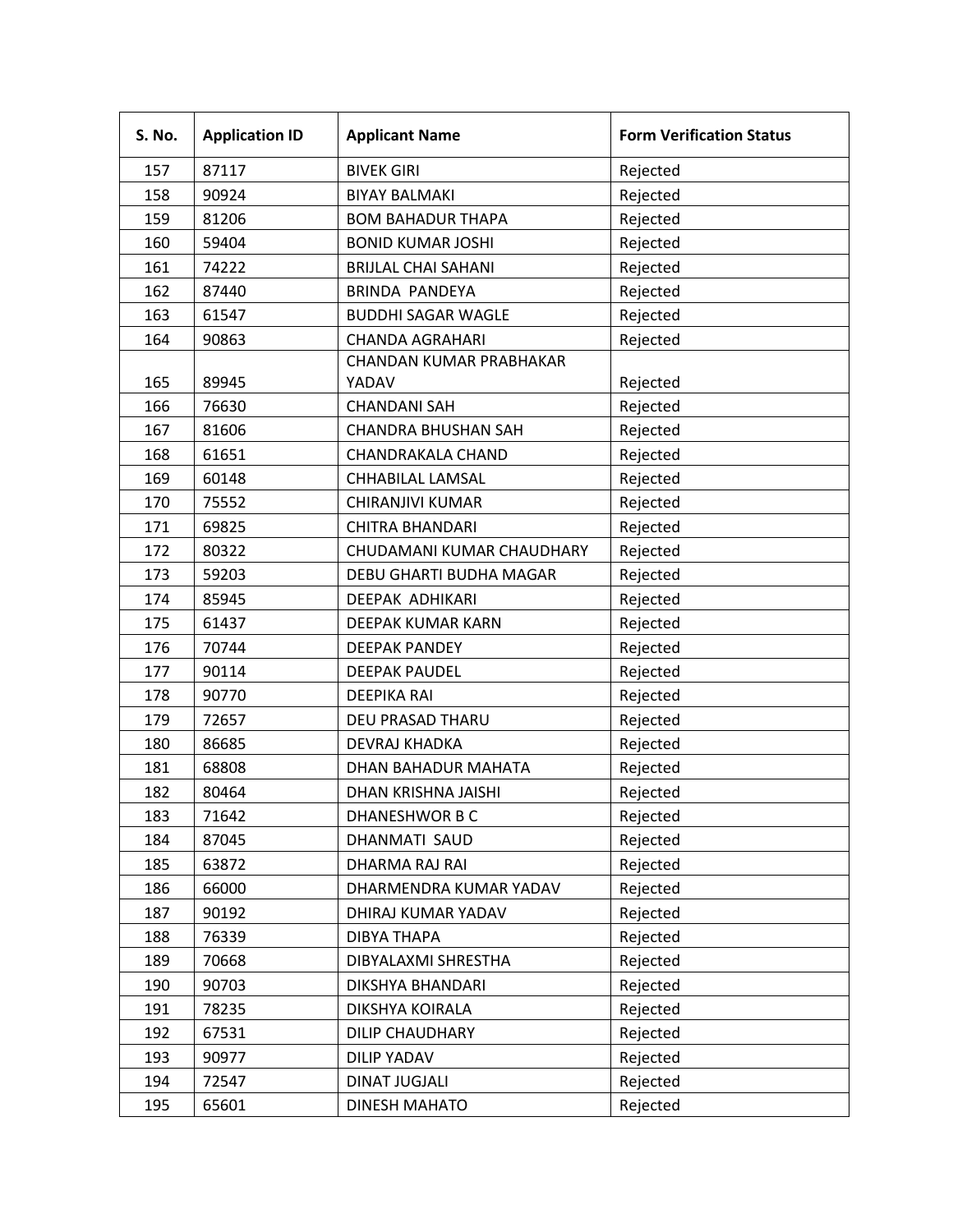| <b>S. No.</b> | <b>Application ID</b> | <b>Applicant Name</b>        | <b>Form Verification Status</b> |
|---------------|-----------------------|------------------------------|---------------------------------|
| 196           | 83936                 | <b>DIPA SHREES</b>           | Rejected                        |
| 197           | 86813                 | <b>DIPA SHRESTHA</b>         | Rejected                        |
| 198           | 89807                 | DIPENDRA KUMAR MAHATO        | Rejected                        |
| 199           | 74845                 | DIPENDRA MAHARJAN            | Rejected                        |
| 200           | 85673                 | DIPENDRA RANA                | Rejected                        |
| 201           | 81803                 | DIPENDRA YADAV               | Rejected                        |
| 202           | 80624                 | <b>DIPESH GURUNG</b>         | Rejected                        |
| 203           | 89447                 | <b>DIPESH POKHREL</b>        | Rejected                        |
| 204           | 80237                 | DIPIKA KUMARI CHAUDHARY      | Rejected                        |
| 205           | 82783                 | <b>DIVYA SAH</b>             | Rejected                        |
|               |                       | DIVYASHWARY KUMARI           |                                 |
| 206           | 89772                 | CHAUDHARY                    | Rejected                        |
| 207           | 86793                 | DIWAS LAMICHHANE             | Rejected                        |
| 208           | 79154                 | <b>DIXIT SHARMA</b>          | Rejected                        |
| 209           | 90265                 | DOLLY YADAV                  | Rejected                        |
| 210           | 73913                 | DORNA POUDEL                 | Rejected                        |
| 211           | 85655                 | <b>DUPA GHALE</b>            | Rejected                        |
| 212           | 79770                 | DURGA ROKAYA                 | Rejected                        |
| 213           | 81996                 | <b>DURGA PARAJULI</b>        | Rejected                        |
| 214           | 62921                 | DURGA PRASAD NEUPANE         | Rejected                        |
| 215           | 90339                 | <b>DURGA THAPA</b>           | Rejected                        |
| 216           | 87211                 | <b>ELINA KC</b>              | Rejected                        |
| 217           | 77633                 | ELINA PANERU                 | Rejected                        |
| 218           | 87310                 | <b>FARHAT KHATOON</b>        | Rejected                        |
| 219           | 72583                 | GAJENDRA KUMAR YADAV         | Rejected                        |
| 220           | 68107                 | <b>GANESH MALLIK</b>         | Rejected                        |
| 221           | 69457                 | <b>GANESH THAPA</b>          | Rejected                        |
| 222           | 72044                 | GANGA KUMARI BOHARA          | Rejected                        |
| 223           | 76961                 | <b>GANGA ACHARYA</b>         | Rejected                        |
| 224           | 72744                 | <b>GANGA SUWAL</b>           | Rejected                        |
| 225           | 71096                 | <b>GARIMA KARNA</b>          | Rejected                        |
| 226           | 62567                 | <b>GAURAV CHHETRI</b>        | Rejected                        |
| 227           | 73096                 | <b>GAYA RAM CHAUDHARY</b>    | Rejected                        |
| 228           | 87308                 | <b>GITA KHADKA</b>           | Rejected                        |
| 229           | 64657                 | <b>GITA PANDEY</b>           | Rejected                        |
| 230           | 87075                 | <b>GOBINDA BAHADUR BISTA</b> | Rejected                        |
| 231           | 74275                 | <b>GOMA DEVI POUDEL</b>      | Rejected                        |
| 232           | 90204                 | <b>GOMA SAPKOTA</b>          | Rejected                        |
| 233           | 85238                 | GOVINDA BAHADUR BOGATI       | Rejected                        |
| 234           | 64572                 | <b>GUDDI KUMARI</b>          | Rejected                        |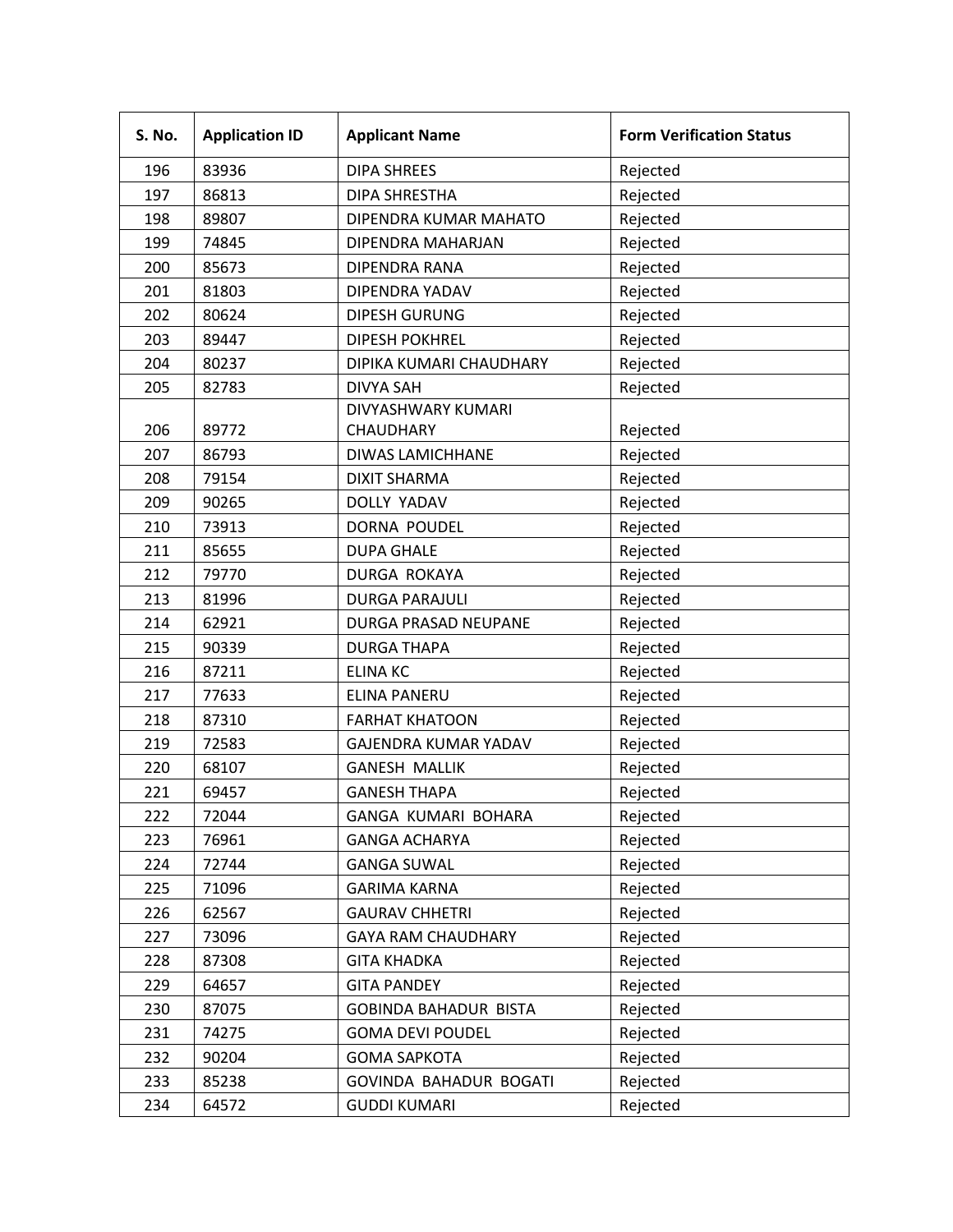| S. No. | <b>Application ID</b> | <b>Applicant Name</b>       | <b>Form Verification Status</b> |
|--------|-----------------------|-----------------------------|---------------------------------|
| 235    | 83160                 | <b>GUDIYA CHAURASIYA</b>    | Rejected                        |
| 236    | 70856                 | <b>GUNJAN SHRESTHA</b>      | Rejected                        |
| 237    | 72861                 | <b>GYANU BHATTARAI</b>      | Rejected                        |
| 238    | 63916                 | HARSHIT KUMAR AGRAWAL       | Rejected                        |
| 239    | 83909                 | HASTA MAYA LIMBU            | Rejected                        |
| 240    | 86511                 | <b>HEMANT PARIYAR</b>       | Rejected                        |
| 241    | 78449                 | <b>HEMANT UPADHYAYA</b>     | Rejected                        |
| 242    | 74747                 | <b>HEMANTA BISTA</b>        | Rejected                        |
| 243    | 79785                 | <b>HEMANTI BADU</b>         | Rejected                        |
| 244    | 79813                 | <b>HENJU RAI</b>            | Rejected                        |
| 245    | 88042                 | <b>HINA KUMARI</b>          | Rejected                        |
| 246    | 69013                 | <b>HIRA SHRESTHA</b>        | Rejected                        |
| 247    | 58909                 | <b>HIRA SINGH</b>           | Rejected                        |
| 248    | 63167                 | <b>IMAA GUPTA</b>           | Rejected                        |
| 249    | 83329                 | <b>INDIRA BHUSAL</b>        | Rejected                        |
| 250    | 74495                 | <b>INDIRA TIWARI</b>        | Rejected                        |
| 251    | 79618                 | INDRA BAHADUR BISWAKARMA    | Rejected                        |
| 252    | 90684                 | <b>INDRA BAHADUR TAMANG</b> | Rejected                        |
| 253    | 79840                 | <b>INDRA DEV MUKHIYA</b>    | Rejected                        |
| 254    | 83291                 | ISHA OJHA                   | Rejected                        |
| 255    | 72749                 | <b>ISHWORI THAPA</b>        | Rejected                        |
| 256    | 67028                 | <b>JAGADISH SHAHI</b>       | Rejected                        |
| 257    | 90456                 | <b>JAGAT ROKAYA</b>         | Rejected                        |
| 258    | 74483                 | <b>JAMUNA RAWAT</b>         | Rejected                        |
| 259    | 66475                 | <b>JAMUNA THAPA</b>         | Rejected                        |
| 260    | 73354                 | JANAK BAHADUR RAWAT         | Rejected                        |
| 261    | 78001                 | JANAK BAHADUR KHADKA        | Rejected                        |
| 262    | 90454                 | <b>JANAK BHATT</b>          | Rejected                        |
| 263    | 84030                 | <b>JANAKI MADAI</b>         | Rejected                        |
| 264    | 86686                 | <b>JANAKI TIMALSINA</b>     | Rejected                        |
| 265    | 69239                 | <b>JANUKA SAPKOTA</b>       | Rejected                        |
| 266    | 61314                 | <b>JASMINE TULADHAR</b>     | Rejected                        |
| 267    | 69411                 | JAYANTI PAUDYAL             | Rejected                        |
| 268    | 68813                 | <b>JHUPLAL OLI</b>          | Rejected                        |
| 269    | 67185                 | JITENDRA KUMAR SHRESTHA     | Rejected                        |
| 270    | 86325                 | JITMAYA THAPA MAGAR         | Rejected                        |
| 271    | 66692                 | <b>JOGMAN OLI</b>           | Rejected                        |
| 272    | 68633                 | <b>JUBEDA KHATUN</b>        | Rejected                        |
| 273    | 75228                 | <b>JYOTI ARYAL</b>          | Rejected                        |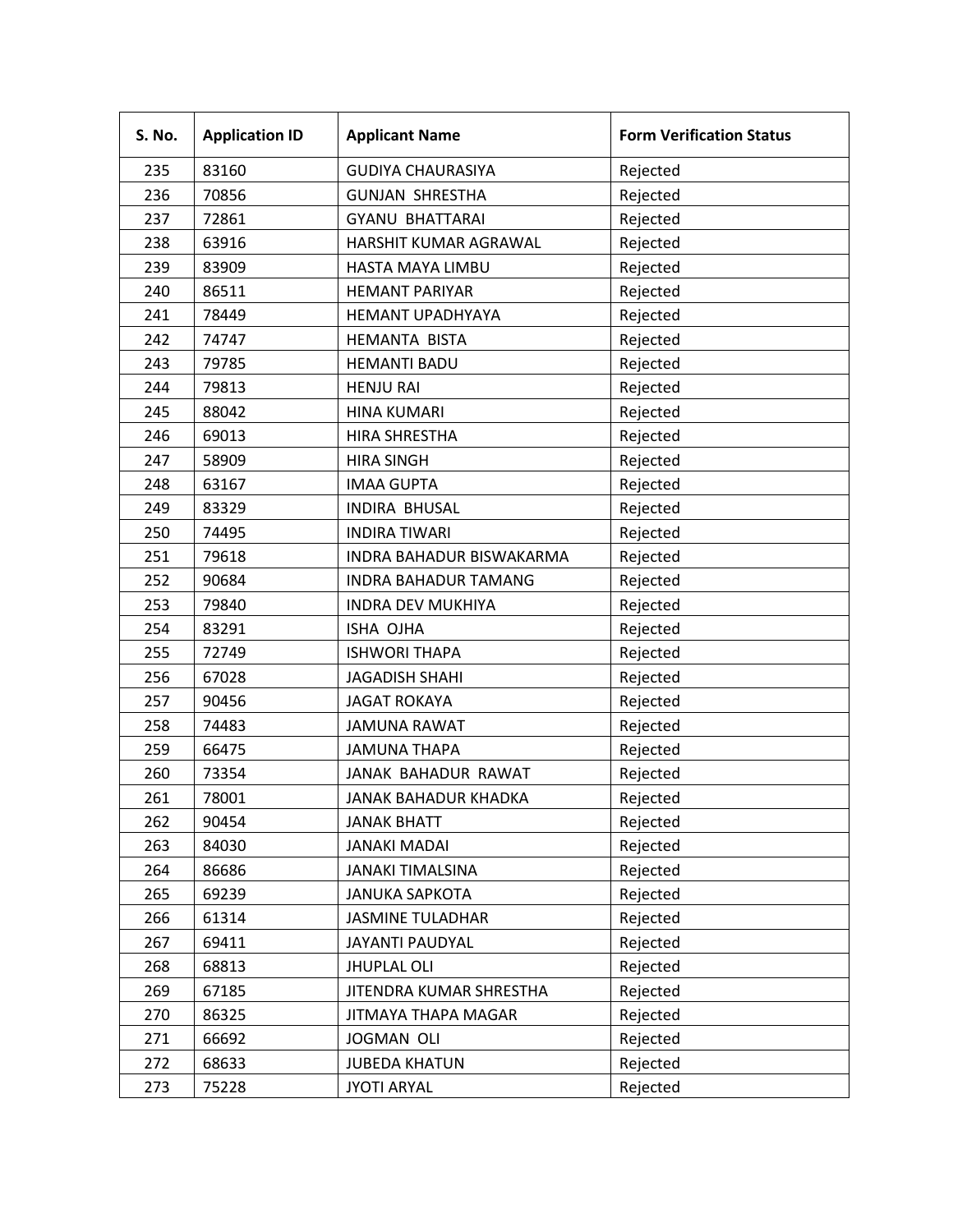| S. No. | <b>Application ID</b> | <b>Applicant Name</b>      | <b>Form Verification Status</b> |
|--------|-----------------------|----------------------------|---------------------------------|
| 274    | 80579                 | <b>JYOTI KUMARI MISHRA</b> | Rejected                        |
| 275    | 76925                 | <b>JYOTI KUMARI THAKUR</b> | Rejected                        |
| 276    | 89633                 | <b>JYOTI THAPA</b>         | Rejected                        |
| 277    | 70208                 | JYOTSHANA GOP              | Rejected                        |
| 278    | 75634                 | <b>KABITA CHAUDHARY</b>    | Rejected                        |
| 279    | 88845                 | <b>KABITA PARAJULI</b>     | Rejected                        |
| 280    | 78318                 | <b>KABITA PYAKUREL</b>     | Rejected                        |
| 281    | 63517                 | <b>KABITA REGMI</b>        | Rejected                        |
| 282    | 83628                 | <b>KABITA RIJAL</b>        | Rejected                        |
| 283    | 80829                 | <b>KABITA SINGH</b>        | Rejected                        |
| 284    | 70127                 | <b>KAMAL KAFLE</b>         | Rejected                        |
| 285    | 63786                 | <b>KAMAL OLI</b>           | Rejected                        |
| 286    | 79923                 | <b>KAMAL SEN OLI</b>       | Rejected                        |
| 287    | 75782                 | <b>KAMALA KARKI</b>        | Rejected                        |
| 288    | 82276                 | KAMANA BISHWAKARMA         | Rejected                        |
| 289    | 79628                 | <b>KARISHMA KAFLE</b>      | Rejected                        |
| 290    | 82550                 | <b>KESH BAHADUR SHAHI</b>  | Rejected                        |
| 291    | 69212                 | <b>KESHAB BOHARA</b>       | Rejected                        |
| 292    | 78343                 | <b>KESHAB KUMAR THAPA</b>  | Rejected                        |
| 293    | 78052                 | <b>KHADAG BOGATI</b>       | Rejected                        |
| 294    | 90748                 | KHAGENDRA BIRKATTA MAGAR   | Rejected                        |
| 295    | 62140                 | <b>KHAMBIR KATEL</b>       | Rejected                        |
| 296    | 87594                 | KHIMAN SINGH BUDHA MAGAR   | Rejected                        |
| 297    | 68368                 | <b>KHUSBU KHATUN</b>       | Rejected                        |
| 298    | 83874                 | KHUSHBU KUMARI             | Rejected                        |
| 299    | 82229                 | KHUSIRAM CHAUDHARY         | Rejected                        |
| 300    | 89484                 | <b>KIRAN CHAND</b>         | Rejected                        |
| 301    | 81283                 | <b>KISHAN KHATRI</b>       | Rejected                        |
| 302    | 89143                 | KISHOR KUMAR KUSHWAHA      | Rejected                        |
| 303    | 73789                 | KOPILA ADHIKARI            | Rejected                        |
| 304    | 82177                 | <b>KOPILA CHAND</b>        | Rejected                        |
| 305    | 63096                 | KOSHISH LAMSAL             | Rejected                        |
| 306    | 84194                 | <b>KRISHA JNAWALI</b>      | Rejected                        |
| 307    | 74236                 | <b>KRISHNA KC KHATRI</b>   | Rejected                        |
| 308    | 85111                 | KRISHNA CHANDRA THING      | Rejected                        |
| 309    | 90976                 | <b>KRITIKA KHANAL</b>      | Rejected                        |
| 310    | 73170                 | <b>KRITIKA POUDEL</b>      | Rejected                        |
| 311    | 90221                 | KRITIKA TIMALSINA          | Rejected                        |
| 312    | 90257                 | KSHETRA BAHADUR SAUD       | Rejected                        |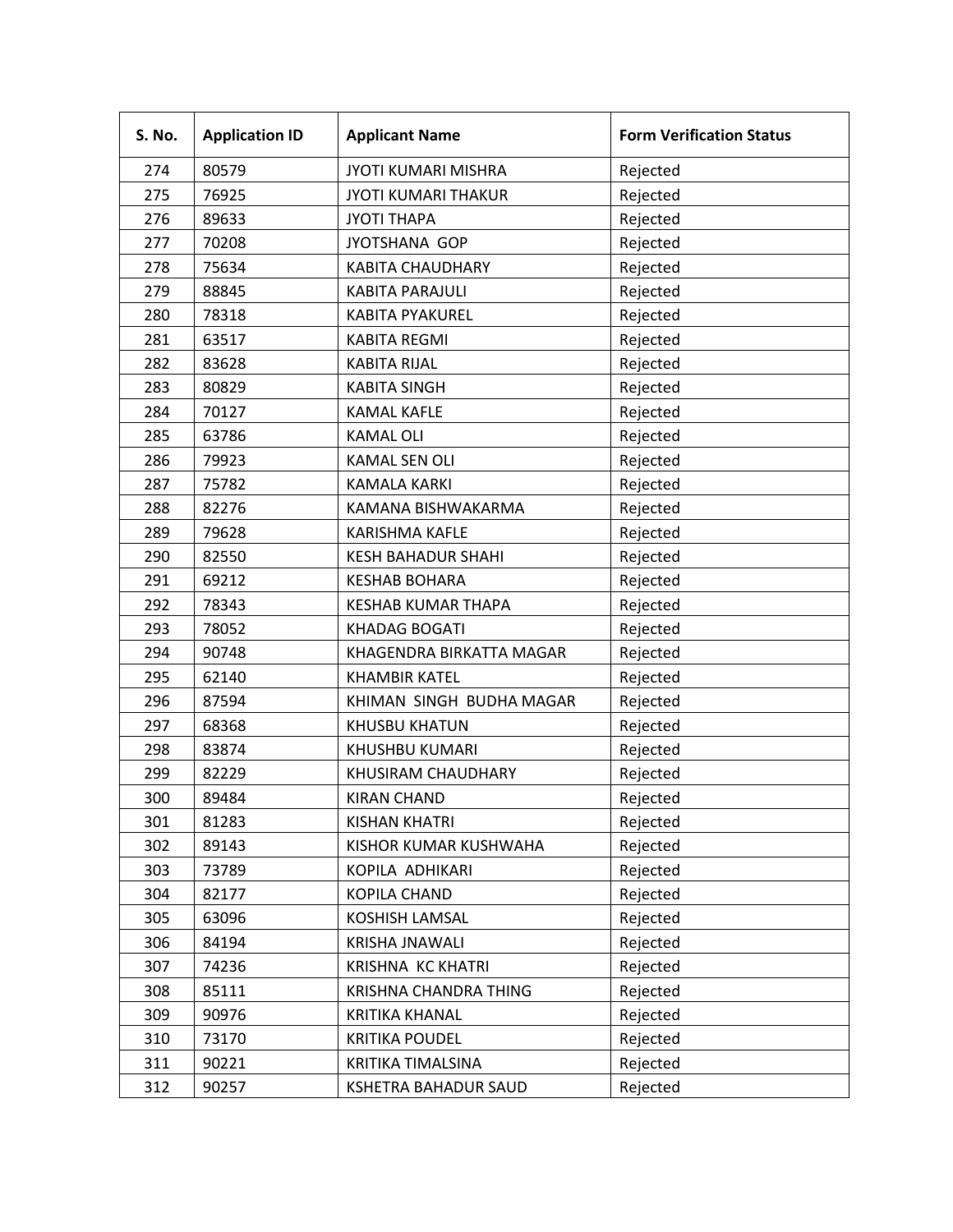| S. No. | <b>Application ID</b> | <b>Applicant Name</b>          | <b>Form Verification Status</b> |
|--------|-----------------------|--------------------------------|---------------------------------|
| 313    | 77445                 | <b>KUDDUS AHAMAD KHAN</b>      | Rejected                        |
| 314    | 80904                 | <b>KUMARI BHAGIRATHI BHATT</b> | Rejected                        |
|        |                       | KUMARIBHUWANESHWORI BHAT       |                                 |
| 315    | 85634                 | <b>BOHARA</b>                  | Rejected                        |
| 316    | 85478                 | <b>KUSHAL DAHAL</b>            | Rejected                        |
| 317    | 85126                 | <b>KUSHAL SAH</b>              | Rejected                        |
| 318    | 70659                 | <b>KUSUM KUMARI BAGALE</b>     | Rejected                        |
| 319    | 70295                 | KUSUM UPADHYAYA                | Rejected                        |
| 320    | 67814                 | LALBABU SHAH KANU              | Rejected                        |
| 321    | 89740                 | LALITA CHAUHAN                 | Rejected                        |
| 322    | 88404                 | <b>LALITA PANDAY</b>           | Rejected                        |
| 323    | 90845                 | LAXMAN DHAKAL                  | Rejected                        |
| 324    | 88697                 | <b>LAXMAN BHATTARAI</b>        | Rejected                        |
| 325    | 63928                 | LAXMAN KUMAR KHADKA            | Rejected                        |
| 326    | 70547                 | <b>LAXMAN YADAV</b>            | Rejected                        |
| 327    | 75821                 | LAXMI B.K                      | Rejected                        |
| 328    | 86992                 | LAXMI BUDHATHOKI               | Rejected                        |
| 329    | 88881                 | <b>LAXMI GAUTAM</b>            | Rejected                        |
| 330    | 88449                 | LAXMI KANT CAUDHARY            | Rejected                        |
| 331    | 71118                 | <b>LAXMI KUNWAR</b>            | Rejected                        |
| 332    | 80606                 | LAXMI NARAYAN CHAUDHARY        | Rejected                        |
| 333    | 61143                 | LEKH RAJ SHAH                  | Rejected                        |
| 334    | 72839                 | LUXMI KC                       | Rejected                        |
| 335    | 73213                 | <b>LUXMI KC</b>                | Rejected                        |
| 336    | 86996                 | MADAN LIMBU                    | Rejected                        |
| 337    | 86113                 | <b>MADAN DHAMI</b>             | Rejected                        |
| 338    | 90566                 | <b>MADHU KUNWAR</b>            | Rejected                        |
| 339    | 64659                 | MAHAMAD MOSARAF MANSURI        | Rejected                        |
| 340    | 83511                 | MAHENDRA BHANDARI              | Rejected                        |
| 341    | 66995                 | MAHESH KUMAR YADAV             | Rejected                        |
| 342    | 90348                 | <b>MAHESH PASWAN</b>           | Rejected                        |
| 343    | 84028                 | MAHESHWARI AWASTHI             | Rejected                        |
| 344    | 88949                 | <b>MAHIMA GODAR</b>            | Rejected                        |
| 345    | 70031                 | <b>MALA MUKTAN</b>             | Rejected                        |
| 346    | 74844                 | MAMATA PAUDYAL                 | Rejected                        |
| 347    | 85747                 | <b>MAMATA CHAPAI</b>           | Rejected                        |
| 348    | 81429                 | <b>MAMATA DHAKAL</b>           | Rejected                        |
| 349    | 62710                 | MAMATA HAKUJU SHRESTHA         | Rejected                        |
| 350    | 73641                 | MAMATA KUMARI MAHATO           | Rejected                        |
| 351    | 90371                 | MAMTA MANDAL                   | Rejected                        |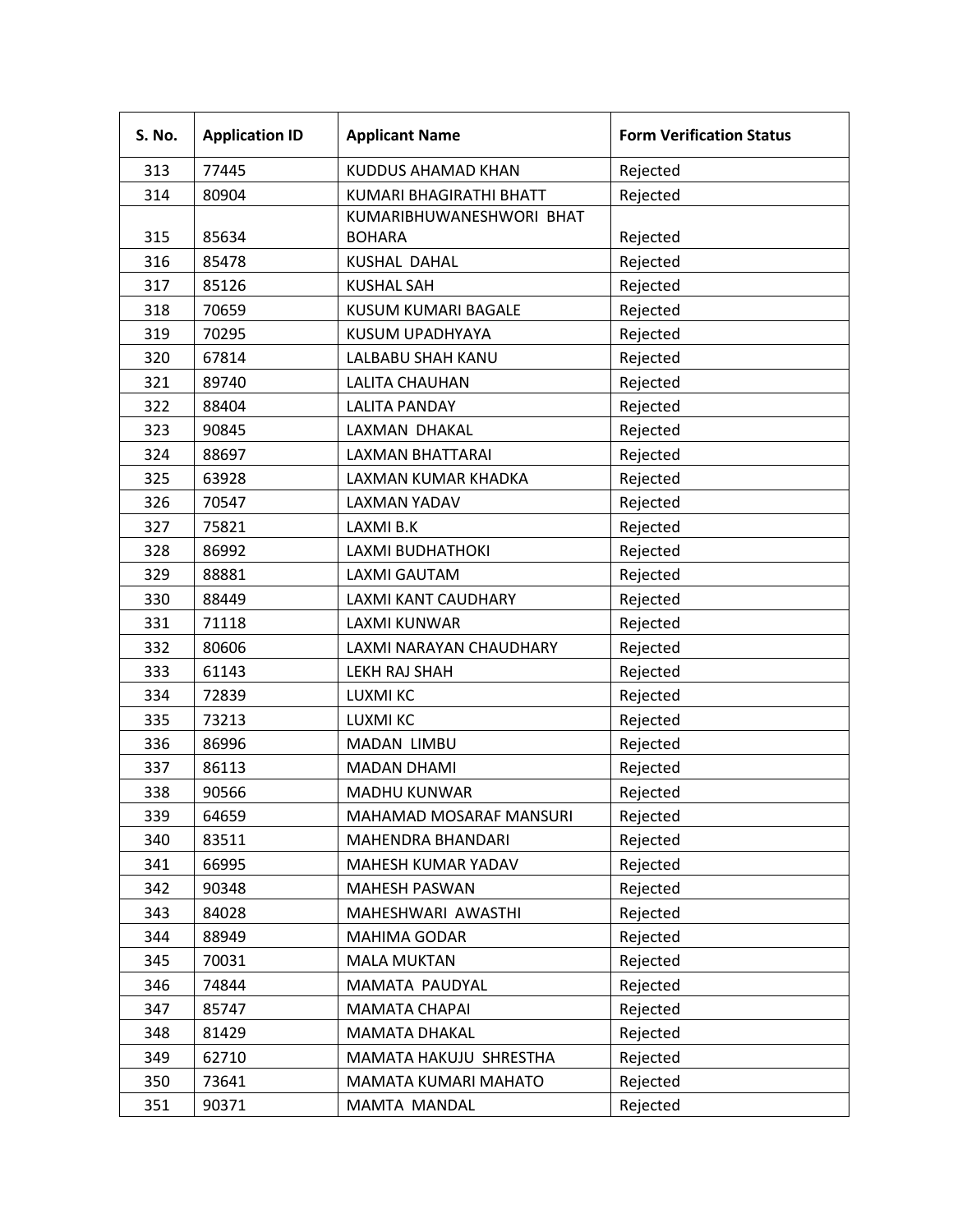| S. No. | <b>Application ID</b> | <b>Applicant Name</b>         | <b>Form Verification Status</b> |
|--------|-----------------------|-------------------------------|---------------------------------|
| 352    | 69607                 | MAMTA KUMARI SINGH MAHATO     | Rejected                        |
| 353    | 82545                 | <b>MAN MOHAN ACHARYA</b>      | Rejected                        |
| 354    | 86929                 | <b>MANAKAMANA SHAHI</b>       | Rejected                        |
| 355    | 87963                 | <b>MANDEEP KANWOR</b>         | Rejected                        |
| 356    | 80621                 | <b>MANDEEP MAHARJAN</b>       | Rejected                        |
| 357    | 61655                 | <b>MANDIP MAN DANGOL</b>      | Rejected                        |
| 358    | 89025                 | <b>MANISH THAPA</b>           | Rejected                        |
| 359    | 65174                 | MANISHA BARUWAL               | Rejected                        |
| 360    | 84323                 | <b>MANISHA DHAKAL</b>         | Rejected                        |
| 361    | 90560                 | MANISHA DHUNGANA              | Rejected                        |
| 362    | 71218                 | MANISHA KUMARI SAH            | Rejected                        |
| 363    | 77345                 | <b>MANISHA MISHRA</b>         | Rejected                        |
| 364    | 68489                 | <b>MANISHA SAPKOTA</b>        | Rejected                        |
| 365    | 75473                 | MANJIL KARKI                  | Rejected                        |
| 366    | 90564                 | <b>MANKAMANA GHARTI MAGAR</b> | Rejected                        |
| 367    | 88324                 | MANOJ KUMAR YADAV             | Rejected                        |
| 368    | 90793                 | MD AMJAD ANSARI               | Rejected                        |
| 369    | 80297                 | <b>MEENA MARASINI</b>         | Rejected                        |
| 370    | 60740                 | <b>MEGHA SAH</b>              | Rejected                        |
| 371    | 86722                 | MELINA BHATTARAI              | Rejected                        |
| 372    | 62687                 | <b>MENUKA GURUNG</b>          | Rejected                        |
| 373    | 79096                 | MILAN KUMAR KUSHWAH           | Rejected                        |
| 374    | 69128                 | MINA KUMARI PAUDEL            | Rejected                        |
| 375    | 84771                 | MINAKSHI KARN                 | Rejected                        |
| 376    | 84297                 | MIRA KUMARY CHAUDHARY         | Rejected                        |
| 377    | 67375                 | MIRA KUMARI MAHATO (RAUT)     | Rejected                        |
| 378    | 62240                 | MIRAJ KARMACHARYA             | Rejected                        |
| 379    | 83860                 | MOHAMMAD AJAZ HALWAI          | Rejected                        |
| 380    | 83180                 | <b>MOHAN BAHADUR KHATRI</b>   | Rejected                        |
| 381    | 70397                 | MOHAR LAL YADAV               | Rejected                        |
| 382    | 87426                 | <b>MOHIT MAGAR</b>            | Rejected                        |
| 383    | 85923                 | <b>MONIKA NAYAK</b>           | Rejected                        |
| 384    | 89583                 | MURARI KUMAR CHAUDHARY        | Rejected                        |
| 385    | 79039                 | NAMITA NEPAL                  | Rejected                        |
| 386    | 69178                 | NARAYAN PRASAD SHARMA         | Rejected                        |
| 387    | 87987                 | NARAYAN NEPALI                | Rejected                        |
| 388    | 78161                 | NARAYAN PRASAD DHUNGANA       | Rejected                        |
| 389    | 83109                 | NARAYAN PRASAD PAHADI         | Rejected                        |
| 390    | 90332                 | NARENDRA KAPRI                | Rejected                        |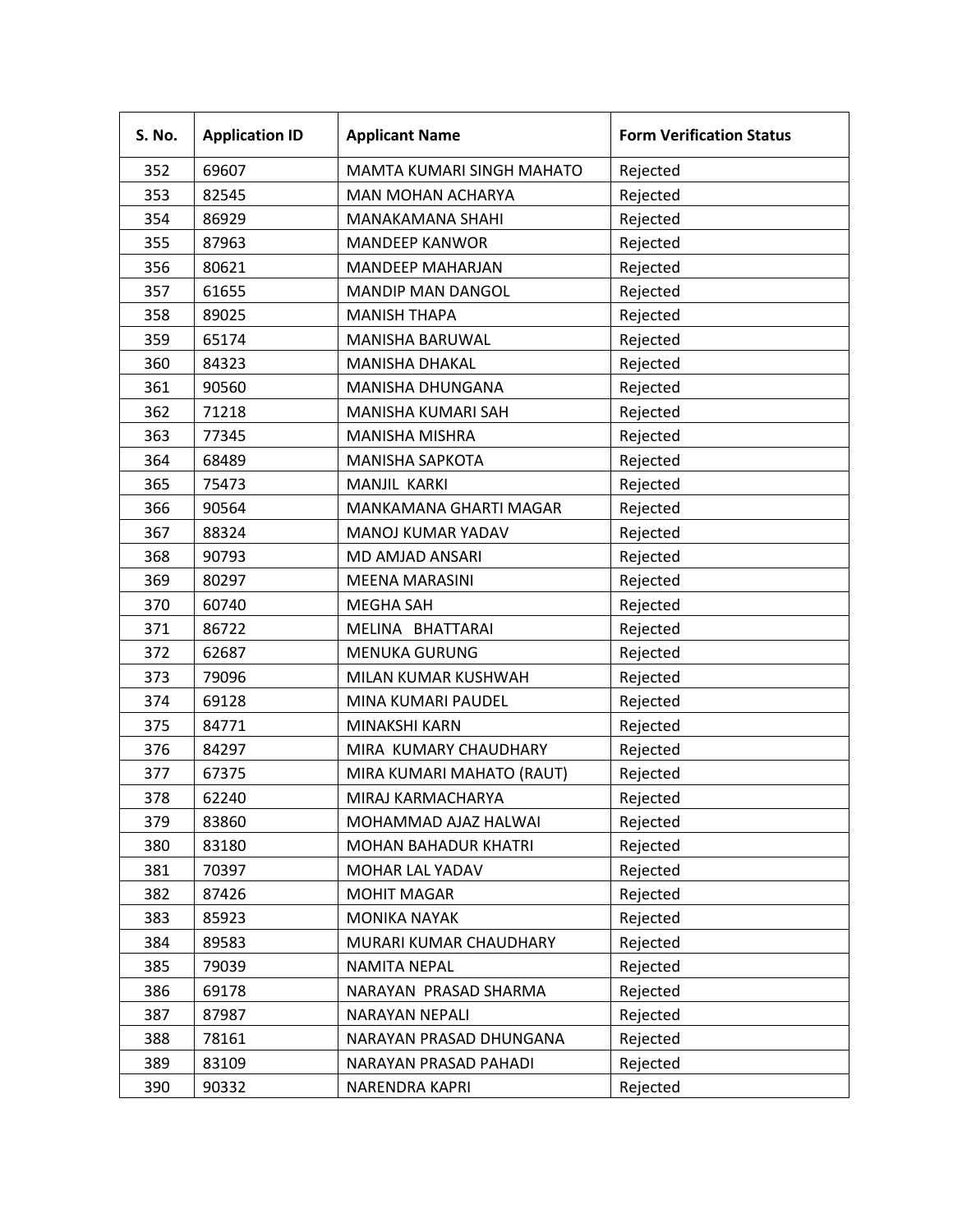| <b>S. No.</b> | <b>Application ID</b> | <b>Applicant Name</b>    | <b>Form Verification Status</b> |
|---------------|-----------------------|--------------------------|---------------------------------|
| 391           | 89481                 | NARESH KATHAYAT          | Rejected                        |
| 392           | 85520                 | <b>NAV RAJ OJHA</b>      | Rejected                        |
| 393           | 86505                 | <b>NAVIN CHAUDHARY</b>   | Rejected                        |
| 394           | 62594                 | NAWARAJ DHITAL           | Rejected                        |
| 395           | 67884                 | <b>NAYAN GAJMER</b>      | Rejected                        |
| 396           | 70403                 | <b>NEEMA TAMANG</b>      | Rejected                        |
| 397           | 81386                 | NEERAJ PRASAD DAHAL      | Rejected                        |
| 398           | 90334                 | <b>NEERAJ PANT</b>       | Rejected                        |
| 399           | 87599                 | <b>NEHARANI GUPTA</b>    | Rejected                        |
| 400           | 88869                 | NETRA NARAYAN LAMICHHANE | Rejected                        |
| 401           | 76804                 | NIKEE KUMARI YADAV       | Rejected                        |
| 402           | 80953                 | <b>NILAM BOGATI</b>      | Rejected                        |
| 403           | 91044                 | <b>NILAM SINGH</b>       | Rejected                        |
| 404           | 59940                 | <b>NILAM THAKUR</b>      | Rejected                        |
| 405           | 66544                 | NILAMBER REGMI           | Rejected                        |
| 406           | 78939                 | NILIMA BHATTARAI         | Rejected                        |
| 407           | 90900                 | NIRAJ JAYSWAL            | Rejected                        |
| 408           | 89435                 | <b>NIRAJ GHIMIRE</b>     | Rejected                        |
| 409           | 81695                 | NIRAJAN SHARMA LOHAR     | Rejected                        |
| 410           | 60636                 | <b>NIRAJAN JOSHI</b>     | Rejected                        |
| 411           | 70624                 | <b>NIRAJAN SHAHI</b>     | Rejected                        |
| 412           | 75034                 | NIRAMA KUMARI THAKUR     | Rejected                        |
| 413           | 60795                 | NIRMAL KOIRALA           | Rejected                        |
| 414           | 70748                 | NIRMALA DARLAMI          | Rejected                        |
| 415           | 71925                 | NIRMALA KHATI            | Rejected                        |
| 416           | 90554                 | NIRMALA SUNAR            | Rejected                        |
| 417           | 75589                 | <b>NIROJ LIMBU</b>       | Rejected                        |
| 418           | 86972                 | NIRU LAMICHHANE          | Rejected                        |
| 419           | 78904                 | NISCHAL KUMARI CHAUDHARY | Rejected                        |
| 420           | 65592                 | NISHA JHA                | Rejected                        |
| 421           | 60432                 | NISHA CHAUDHARY          | Rejected                        |
| 422           | 66418                 | NISHA G.C.               | Rejected                        |
| 423           | 77533                 | NISHA GHORASAINEE        | Rejected                        |
| 424           | 80035                 | NISHA KUSUM DHUNGANA     | Rejected                        |
| 425           | 77780                 | NISHA MAHATO             | Rejected                        |
| 426           | 66191                 | NISHANT BIST             | Rejected                        |
| 427           | 83271                 | NITA BHATTARAI           | Rejected                        |
| 428           | 86236                 | NIVA KUMARI SAH          | Rejected                        |
| 429           | 76090                 | OMNARAYAN CHAUDHARY      | Rejected                        |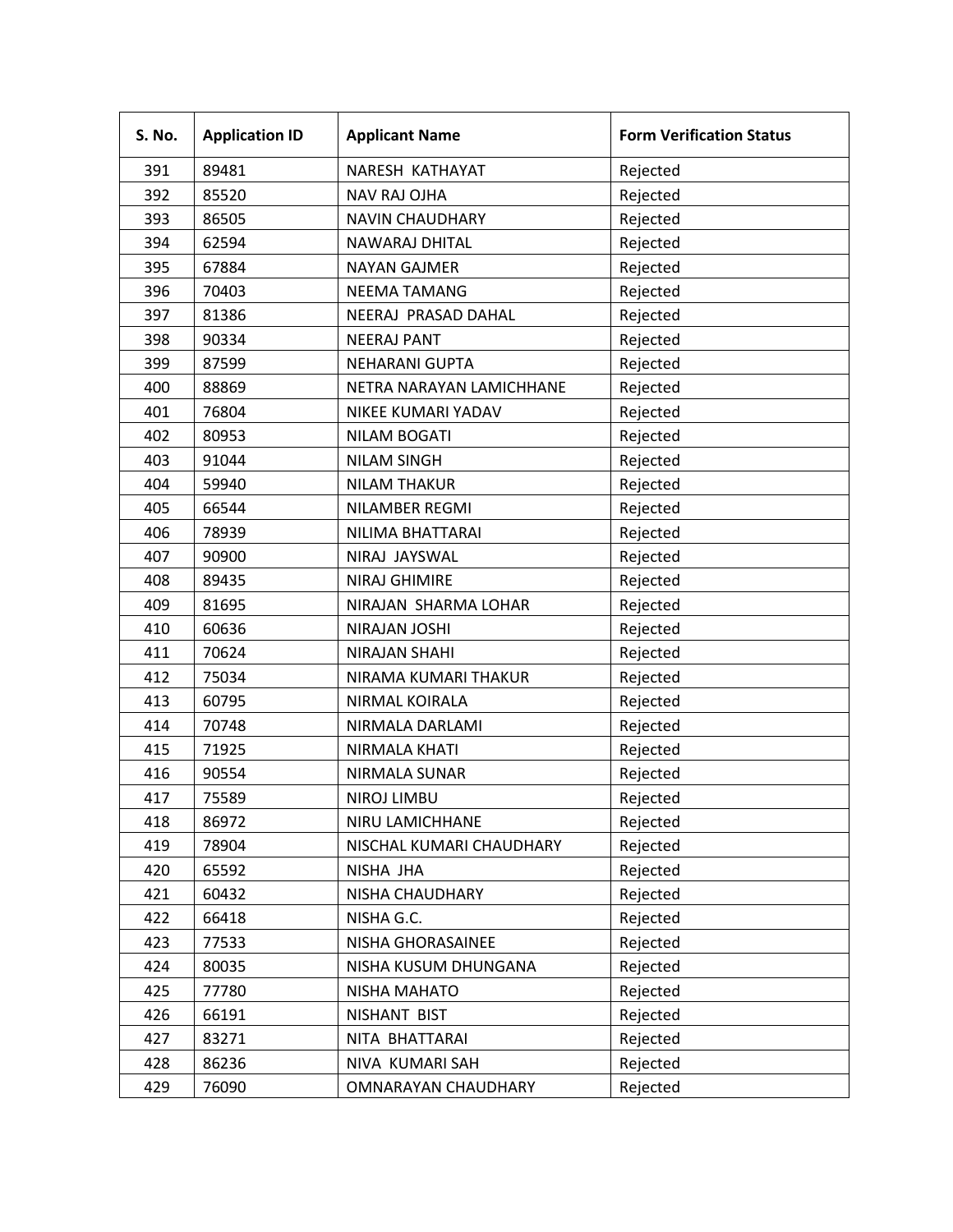| S. No. | <b>Application ID</b> | <b>Applicant Name</b> | <b>Form Verification Status</b> |
|--------|-----------------------|-----------------------|---------------------------------|
| 430    | 73165                 | PABITRA KARKI         | Rejected                        |
| 431    | 78418                 | PABITRA KUMARI JOSHI  | Rejected                        |
| 432    | 76385                 | PANKAJ KUMAR YADAV    | Rejected                        |
| 433    | 74982                 | PARAS NEUPANE         | Rejected                        |
| 434    | 90938                 | PARASH TIMILSENA      | Rejected                        |
| 435    | 71696                 | PARBATI KUMARI        | Rejected                        |
| 436    | 90263                 | PHURWA SHERPA         | Rejected                        |
| 437    | 77109                 | PINTU KUMAR TIWARI    | Rejected                        |
| 438    | 76199                 | POOJA ADHIKARI        | Rejected                        |
| 439    | 89980                 | POOJA GUPTA           | Rejected                        |
| 440    | 80401                 | POOJA PAUDEL          | Rejected                        |
| 441    | 72971                 | POOJA SHARMA NEPAL    | Rejected                        |
| 442    | 82416                 | POSHAK RAJ GAUTAM     | Rejected                        |
| 443    | 85738                 | PRABESH ACHARYA       | Rejected                        |
| 444    | 61232                 | PRABIN GYAWALI        | Rejected                        |
| 445    | 89457                 | PRABIN KARKI          | Rejected                        |
| 446    | 88012                 | PRABIN TAMANG         | Rejected                        |
| 447    | 75859                 | PRADEEP SUBEDI        | Rejected                        |
| 448    | 89281                 | PRADIP TIMILSINA      | Rejected                        |
| 449    | 75099                 | <b>PRADIP GURUNG</b>  | Rejected                        |
| 450    | 87240                 | PRADIP PANDIT         | Rejected                        |
| 451    | 88648                 | PRADIP PANT           | Rejected                        |
| 452    | 72329                 | PRADOSH SAH KANU      | Rejected                        |
| 453    | 82178                 | PRAGATI CHAND         | Rejected                        |
| 454    | 84961                 | PRAGYA KUMARI KARN    | Rejected                        |
| 455    | 90630                 | PRAGYA SAPKOTA        | Rejected                        |
| 456    | 86447                 | PRAKASH BOHARA        | Rejected                        |
| 457    | 87099                 | PRAKASH BOHARA        | Rejected                        |
| 458    | 87039                 | PRAKASH DEUBA         | Rejected                        |
| 459    | 63322                 | PRAKASH GIRI          | Rejected                        |
| 460    | 91030                 | PRAKASH KUMAR YONJAN  | Rejected                        |
| 461    | 66136                 | PRAKRITI NEUPANE      | Rejected                        |
| 462    | 79701                 | PRAMITA KOIRALA       | Rejected                        |
| 463    | 80841                 | PRANISHA ADHIKARI     | Rejected                        |
| 464    | 64503                 | PRAPOSE KANDEL        | Rejected                        |
| 465    | 83851                 | PRASANNA RAJ SHAKYA   | Rejected                        |
| 466    | 87127                 | PRASANSHA KARKI       | Rejected                        |
| 467    | 75098                 | PRASHANT NEUPANE      | Rejected                        |
| 468    | 67221                 | PRATIBHA KUMARI YADAV | Rejected                        |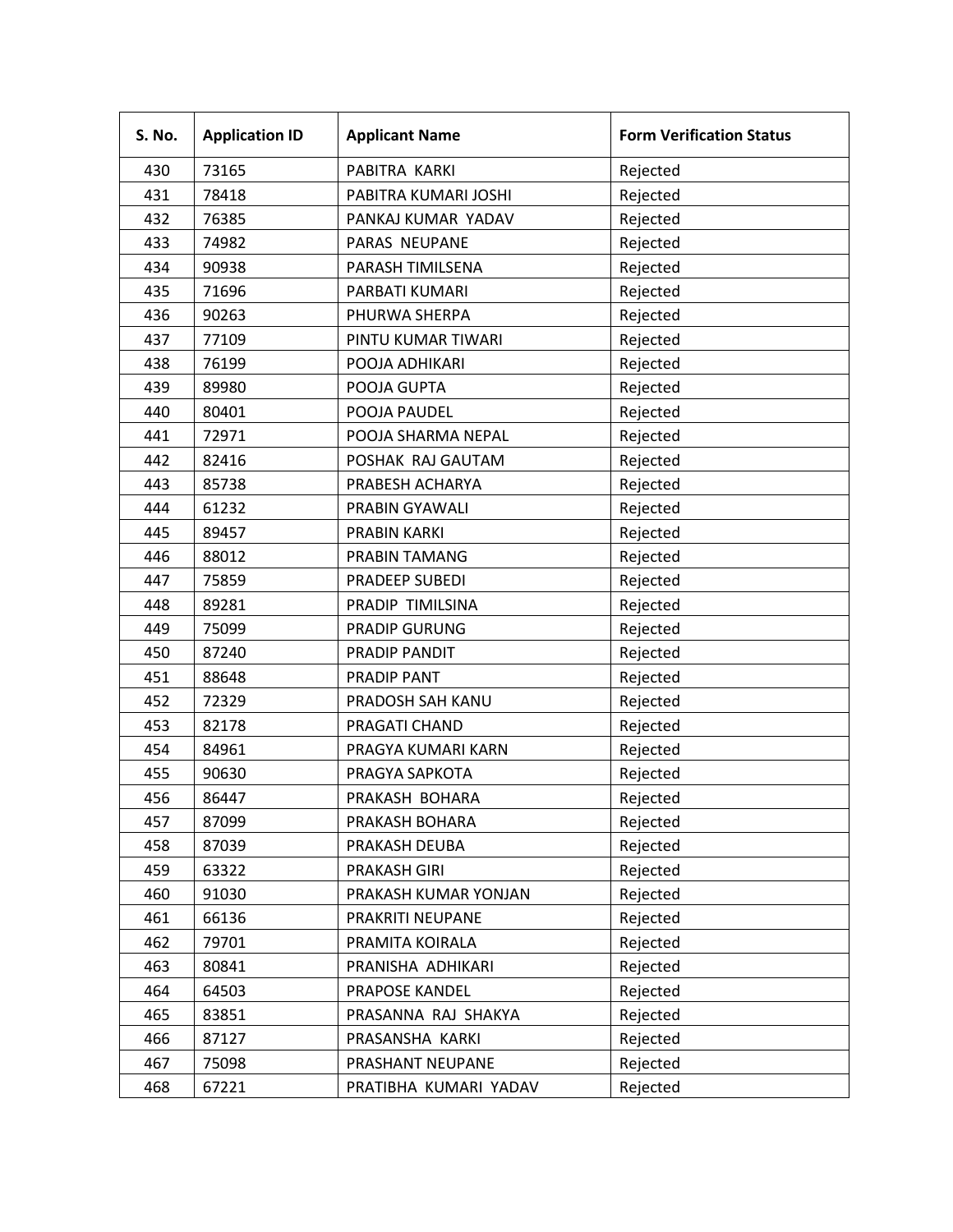| S. No. | <b>Application ID</b> | <b>Applicant Name</b>    | <b>Form Verification Status</b> |
|--------|-----------------------|--------------------------|---------------------------------|
| 469    | 89653                 | PRATIGYA RAJBANSHI       | Rejected                        |
| 470    | 86711                 | PRATIKSHA DHAKAL         | Rejected                        |
| 471    | 84128                 | PRATIKSHYA CHAUDHARY     | Rejected                        |
| 472    | 78036                 | PRATIMA JHA              | Rejected                        |
| 473    | 81750                 | PRATIMA ARYAL            | Rejected                        |
| 474    | 67875                 | PRATIMA SHARMA           | Rejected                        |
| 475    | 77415                 | PRATIVA SUBEDI           | Rejected                        |
| 476    | 66791                 | PRATIVA MANDAL           | Rejected                        |
| 477    | 70792                 | PRATIVA SHARMA GAIRE     | Rejected                        |
| 478    | 90669                 | PRAVA DHAKAL             | Rejected                        |
| 479    | 66577                 | PRAWAL PRADHAN           | Rejected                        |
| 480    | 63892                 | PREITY KUMARI PAL        | Rejected                        |
| 481    | 84705                 | PREM BAHADUR B.K.        | Rejected                        |
| 482    | 72498                 | PREM BAHADUR THAPA MAGAR | Rejected                        |
| 483    | 66056                 | PREM PRAKASH OLI         | Rejected                        |
| 484    | 83667                 | PRITI GAUTAM             | Rejected                        |
| 485    | 65220                 | PUJA KARMACHARYA         | Rejected                        |
| 486    | 63195                 | PUJA DHIMAL              | Rejected                        |
| 487    | 89088                 | PUJA KHATIWADA           | Rejected                        |
| 488    | 85036                 | <b>PUJA KUMARI</b>       | Rejected                        |
| 489    | 64816                 | PUJA KUMARI GUPTA        | Rejected                        |
| 490    | 88769                 | PUJA MAHARJAN            | Rejected                        |
| 491    | 89231                 | PUJA MANDAL              | Rejected                        |
| 492    | 69743                 | <b>PUJA POKHREL</b>      | Rejected                        |
| 493    | 80171                 | PUJAN NEPAL              | Rejected                        |
| 494    | 82124                 | PUNAM KUMARI SAH         | Rejected                        |
| 495    | 78068                 | PUNAM POUDYAL            | Rejected                        |
| 496    | 75942                 | PUNEETA RANI             | Rejected                        |
| 497    | 63545                 | PURNA RAJ BISTA          | Rejected                        |
| 498    | 83995                 | PUSHPA ADHIKARI          | Rejected                        |
| 499    | 75761                 | PUSHPA CHAUDHARY         | Rejected                        |
| 500    | 87876                 | PUSKAR ADHIKARI          | Rejected                        |
| 501    | 77357                 | PUSPA ADHIKARI           | Rejected                        |
| 502    | 66810                 | PUSPA POKHAREL           | Rejected                        |
| 503    | 82976                 | PUSTIKA BHANDARI         | Rejected                        |
| 504    | 90745                 | <b>QUAMROOL MUSTAFA</b>  | Rejected                        |
| 505    | 73439                 | RABI KUMAR YADAV         | Rejected                        |
| 506    | 86816                 | RABI MAHARJAN            | Rejected                        |
| 507    | 84658                 | RABI PASWAN              | Rejected                        |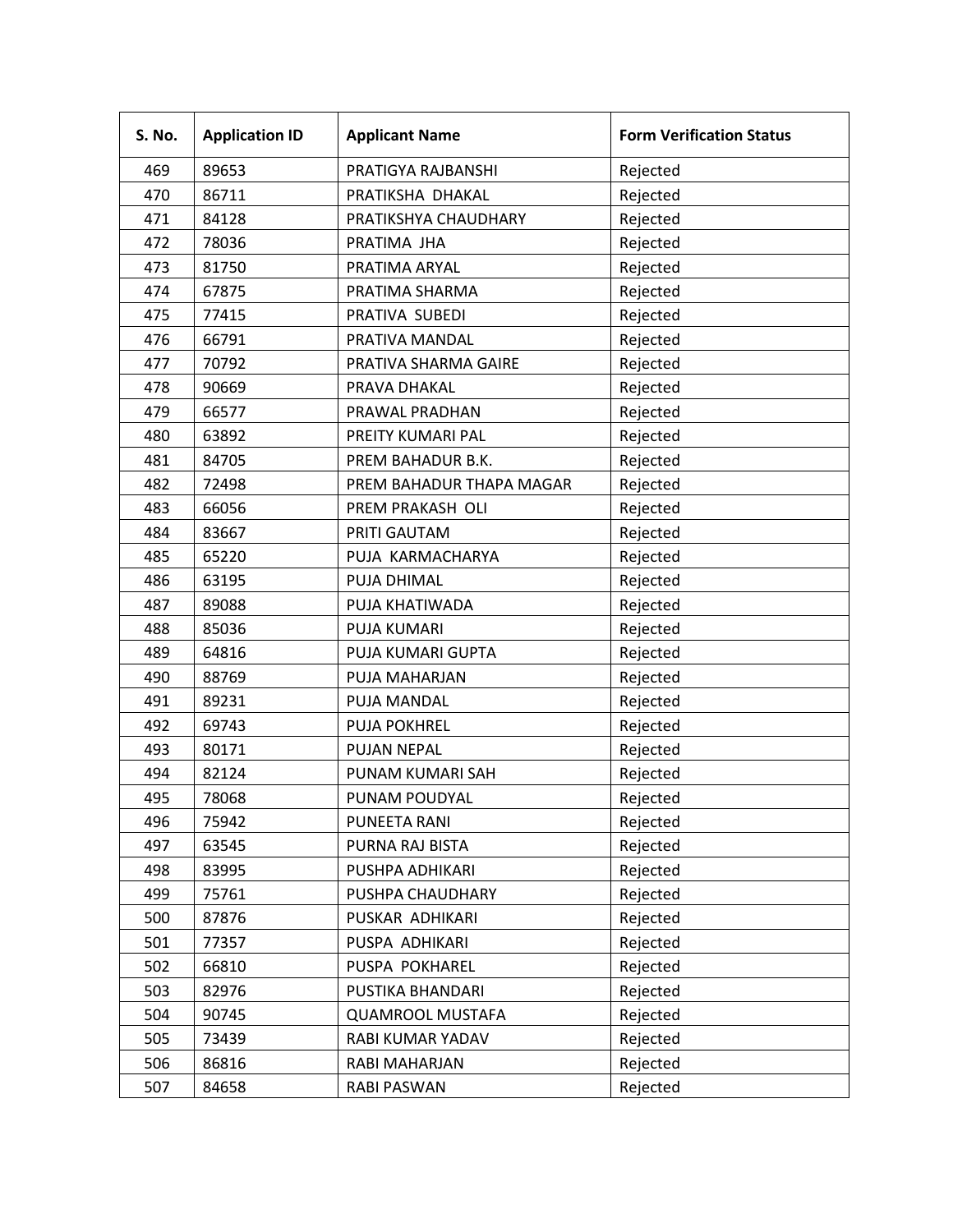| S. No. | <b>Application ID</b> | <b>Applicant Name</b>  | <b>Form Verification Status</b> |
|--------|-----------------------|------------------------|---------------------------------|
| 508    | 87374                 | <b>RABIN DANUWAR</b>   | Rejected                        |
| 509    | 58890                 | <b>RABIN KAFLE</b>     | Rejected                        |
| 510    | 83813                 | RABINDRA KUMAR SAH     | Rejected                        |
| 511    | 89314                 | RABINDRA PASWAN        | Rejected                        |
| 512    | 79939                 | RABITA KUMARI          | Rejected                        |
| 513    | 88714                 | RACHANA TIWARI         | Rejected                        |
| 514    | 63280                 | <b>RAHUL CHAND</b>     | Rejected                        |
| 515    | 70708                 | RAHUL DANGAURA         | Rejected                        |
| 516    | 89897                 | <b>RAJ KUMAR RAI</b>   | Rejected                        |
| 517    | 59719                 | RAJAN KUMAR SINGH      | Rejected                        |
| 518    | 83439                 | RAJENDRA REGMI         | Rejected                        |
| 519    | 88537                 | RAJESH KUMAR SAH       | Rejected                        |
| 520    | 90062                 | RAJITA SUNAR           | Rejected                        |
| 521    | 73348                 | RAJIV SILWAL           | Rejected                        |
| 522    | 89431                 | RAJU CHAUDHARY         | Rejected                        |
| 523    | 81310                 | <b>RAKHI YADAV</b>     | Rejected                        |
| 524    | 87505                 | RAKSHA KUNWAR          | Rejected                        |
| 525    | 90747                 | RAKSHYA BHETUWAL       | Rejected                        |
| 526    | 72424                 | RAM BAHADUR DHARALA    | Rejected                        |
| 527    | 73423                 | RAM MAYA B.K           | Rejected                        |
| 528    | 62781                 | RAM BAHADUR MALLA      | Rejected                        |
| 529    | 78952                 | RAM KRISHNA NAGARKOTI  | Rejected                        |
| 530    | 73226                 | RAM KRISHNA SUBEDI     | Rejected                        |
| 531    | 90096                 | <b>RAM NATH GUPTA</b>  | Rejected                        |
| 532    | 62368                 | RAMESH DAHAL           | Rejected                        |
| 533    | 65751                 | <b>RAMESH RAWAL</b>    | Rejected                        |
| 534    | 78174                 | RAMILA SHARMA          | Rejected                        |
| 535    | 85120                 | RAMILA BUDHA MAGAR     | Rejected                        |
| 536    | 80096                 | RAMITA PAUDEL          | Rejected                        |
| 537    | 73380                 | RAMITA KUMARI THAKUR   | Rejected                        |
| 538    | 89932                 | RAMITA POKHAREL        | Rejected                        |
| 539    | 89873                 | RANJAN POKHREL         | Rejected                        |
| 540    | 78450                 | RANJAN SHARMA          | Rejected                        |
| 541    | 76928                 | RANJANA LAMSAL         | Rejected                        |
| 542    | 60457                 | RANJAY PRASAD KUSHWAHA | Rejected                        |
| 543    | 59836                 | RANJIT KUMAR CHAUDHARY | Rejected                        |
| 544    | 86217                 | RANJIT KUMAR GUPTA     | Rejected                        |
| 545    | 75618                 | RANJU KUMARI SAH       | Rejected                        |
| 546    | 90422                 | RANJU SYANGTAN         | Rejected                        |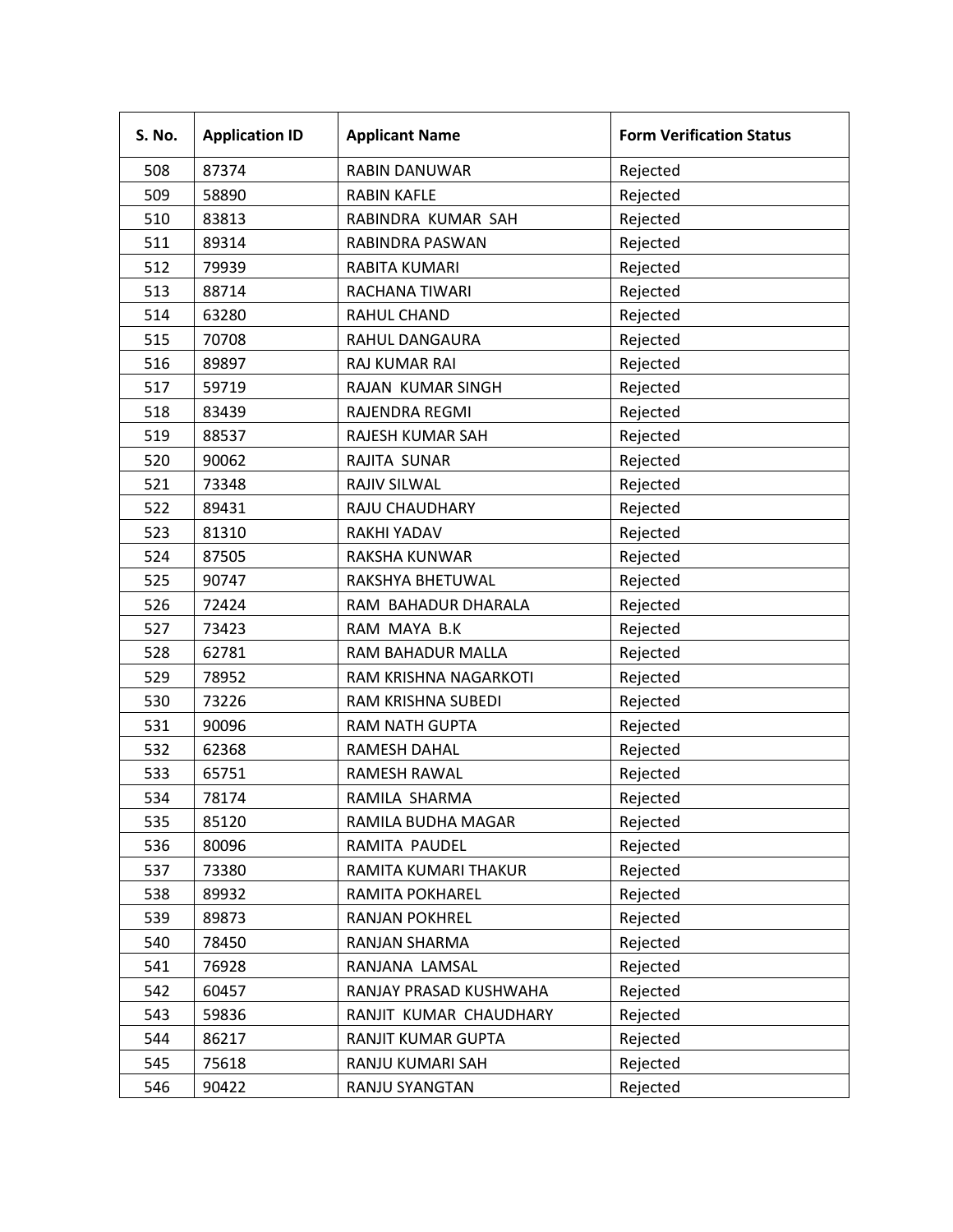| S. No. | <b>Application ID</b> | <b>Applicant Name</b>   | <b>Form Verification Status</b> |
|--------|-----------------------|-------------------------|---------------------------------|
| 547    | 70837                 | RASHMI PRABHA           | Rejected                        |
| 548    | 83694                 | <b>RASHMI SAH</b>       | Rejected                        |
| 549    | 85572                 | RASHMILA MAHARJAN       | Rejected                        |
| 550    | 73304                 | RASIKA RANA             | Rejected                        |
| 551    | 90621                 | RAVI KUMAR SINGH        | Rejected                        |
| 552    | 89744                 | RAVI SHANKAR SHARMA     | Rejected                        |
| 553    | 80908                 | REAKHA SHAHITHAKURI     | Rejected                        |
| 554    | 85168                 | <b>REENA WAIBA</b>      | Rejected                        |
| 555    | 87669                 | <b>REKHA BHATT</b>      | Rejected                        |
| 556    | 90558                 | REKHA JUGJALI           | Rejected                        |
| 557    | 69449                 | REKHA KUMARI DEUBA      | Rejected                        |
| 558    | 80583                 | RENU KUMARI MEHATA      | Rejected                        |
| 559    | 78924                 | <b>RENU CHAUDHARY</b>   | Rejected                        |
| 560    | 72246                 | RESHMA RAUNIYAR         | Rejected                        |
| 561    | 90765                 | <b>RESHMI BEGAM</b>     | Rejected                        |
| 562    | 71002                 | <b>REVESH MAN JOSHI</b> | Rejected                        |
| 563    | 68741                 | RIMA KUMARI DAS         | Rejected                        |
| 564    | 78120                 | <b>RINKU SAH</b>        | Rejected                        |
| 565    | 90136                 | <b>RISHAV JHA</b>       | Rejected                        |
| 566    | 88778                 | RITA DEVI PANDEY        | Rejected                        |
| 567    | 88496                 | <b>RITA RAI</b>         | Rejected                        |
| 568    | 70263                 | RITESH KUMAR SAH        | Rejected                        |
| 569    | 88926                 | ROCHAK KATHET           | Rejected                        |
| 570    | 90559                 | ROHIT KUMAR YADAV       | Rejected                        |
| 571    | 89763                 | ROJINA TAMANG           | Rejected                        |
| 572    | 63141                 | ROJINA DHAKHWA          | Rejected                        |
| 573    | 69609                 | ROJINA SHRESTHA         | Rejected                        |
| 574    | 88400                 | ROJINA SINGH            | Rejected                        |
| 575    | 78471                 | ROJITA GYAWALI          | Rejected                        |
| 576    | 62109                 | ROMAN YONJAN            | Rejected                        |
| 577    | 90437                 | ROSHAN KATUWAL          | Rejected                        |
| 578    | 82047                 | ROSHAN KUMAR SHAH       | Rejected                        |
| 579    | 64887                 | ROSHAN KUMAR SAH        | Rejected                        |
| 580    | 71935                 | RUBI KATWAL             | Rejected                        |
| 581    | 88576                 | RUPA YADAV              | Rejected                        |
| 582    | 88052                 | RUSHA THAPA MAGAR       | Rejected                        |
| 583    | 80168                 | SABIN KUMAR BOMJAN      | Rejected                        |
| 584    | 82991                 | SABINA CHALISE          | Rejected                        |
| 585    | 84399                 | SABINA NEPAL            | Rejected                        |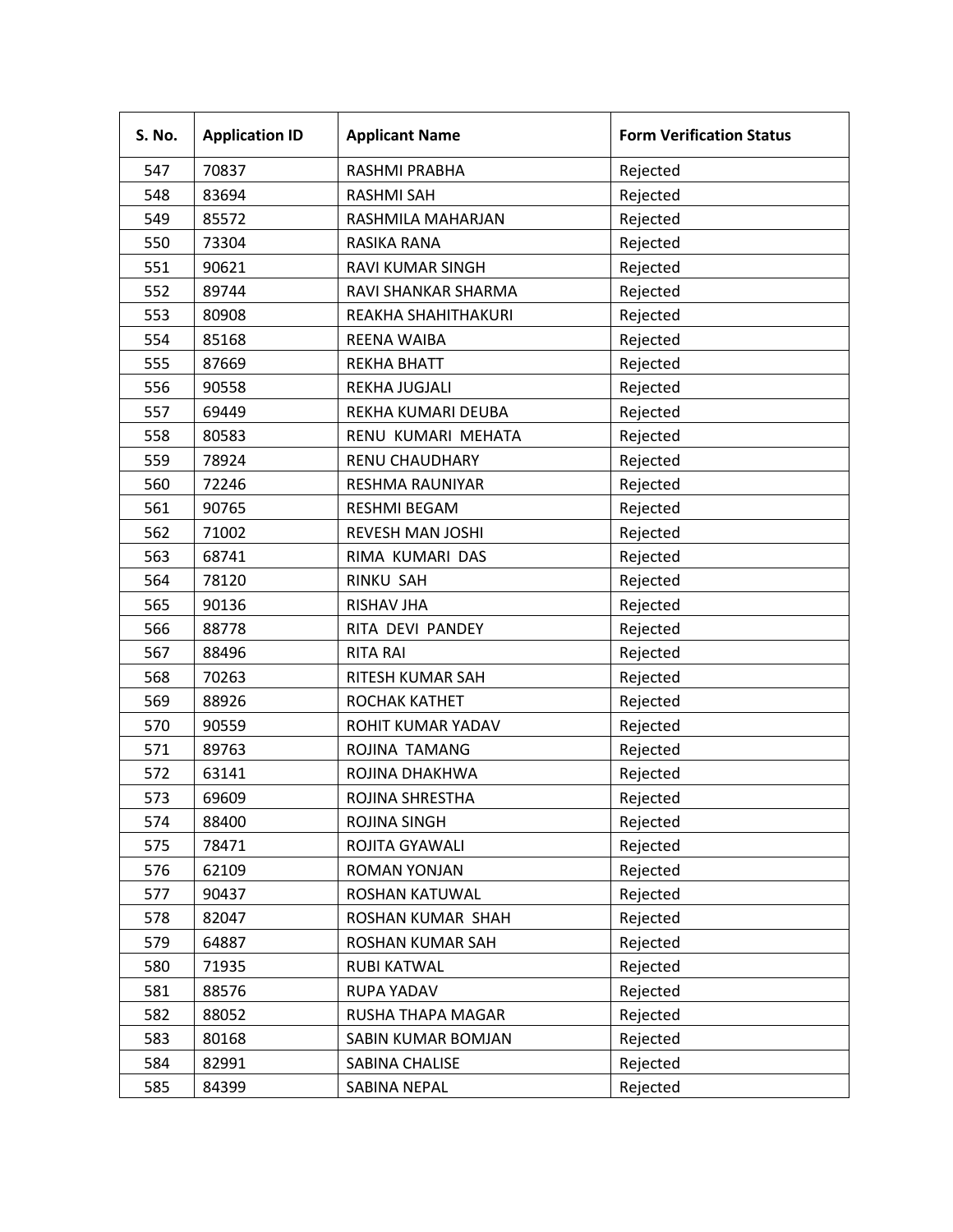| S. No. | <b>Application ID</b> | <b>Applicant Name</b> | <b>Form Verification Status</b> |
|--------|-----------------------|-----------------------|---------------------------------|
| 586    | 72035                 | SABINA SUNUWAR        | Rejected                        |
| 587    | 90811                 | SABITA SHARMA         | Rejected                        |
| 588    | 66200                 | <b>SABITA KHATRI</b>  | Rejected                        |
| 589    | 90491                 | SABITA KUMARI THAKUR  | Rejected                        |
| 590    | 87646                 | SABITRA DEVKOTA       | Rejected                        |
| 591    | 86331                 | SABITRI RAJBANSHI     | Rejected                        |
| 592    | 77297                 | SABRINA ANSARI        | Rejected                        |
| 593    | 65898                 | <b>SABU BISTA</b>     | Rejected                        |
| 594    | 65235                 | <b>SACHET POUDEL</b>  | Rejected                        |
| 595    | 67780                 | SACHIN DARLAMI        | Rejected                        |
| 596    | 86456                 | SACHIN DHAKAL         | Rejected                        |
| 597    | 90258                 | <b>SACHIN PAUDEL</b>  | Rejected                        |
| 598    | 73417                 | SADIKSHA SUBEDI       | Rejected                        |
| 599    | 71039                 | SAFAL JUNG K.C        | Rejected                        |
| 600    | 60383                 | SAFALA JOSHI          | Rejected                        |
| 601    | 74491                 | SAFEE MOHAMMAD        | Rejected                        |
| 602    | 90082                 | <b>SAGAR GAUTAM</b>   | Rejected                        |
| 603    | 62352                 | SAGAR PRATAP ARYAL    | Rejected                        |
| 604    | 84772                 | SAGUN KUMARI SHRESTHA | Rejected                        |
| 605    | 73915                 | SAJAN BHUJEL          | Rejected                        |
| 606    | 65260                 | SAJINA PURI           | Rejected                        |
| 607    | 68116                 | SAMIKSHYA ADHIKARI    | Rejected                        |
| 608    | 77393                 | SAMIKSHYA SAPKOTA     | Rejected                        |
| 609    | 61224                 | <b>SAMIR MAHARJAN</b> | Rejected                        |
| 610    | 64298                 | SAMJANA GAUTAM        | Rejected                        |
| 611    | 76048                 | SAMJHANA BUDHATHOKI   | Rejected                        |
| 612    | 84833                 | SAMJHANA RAI          | Rejected                        |
| 613    | 89380                 | SAMRIDHI CHAULAGAIN   | Rejected                        |
| 614    | 63057                 | SANAULLAH ALAM        | Rejected                        |
| 615    | 66652                 | SANCHITA PANT         | Rejected                        |
| 616    | 77140                 | SANDHYA GHIMIRE       | Rejected                        |
| 617    | 84330                 | SANDHYA RANA          | Rejected                        |
| 618    | 84351                 | SANDHYA SAPKOTA       | Rejected                        |
| 619    | 64588                 | SANDHYA SHAHI         | Rejected                        |
| 620    | 63103                 | SANDIP ARYAL          | Rejected                        |
| 621    | 81588                 | SANGITA ADHIKARI      | Rejected                        |
| 622    | 89327                 | SANGITA GHARTI        | Rejected                        |
| 623    | 89294                 | SANGITA BHANDARI      | Rejected                        |
| 624    | 72426                 | SANGITA DHAMI         | Rejected                        |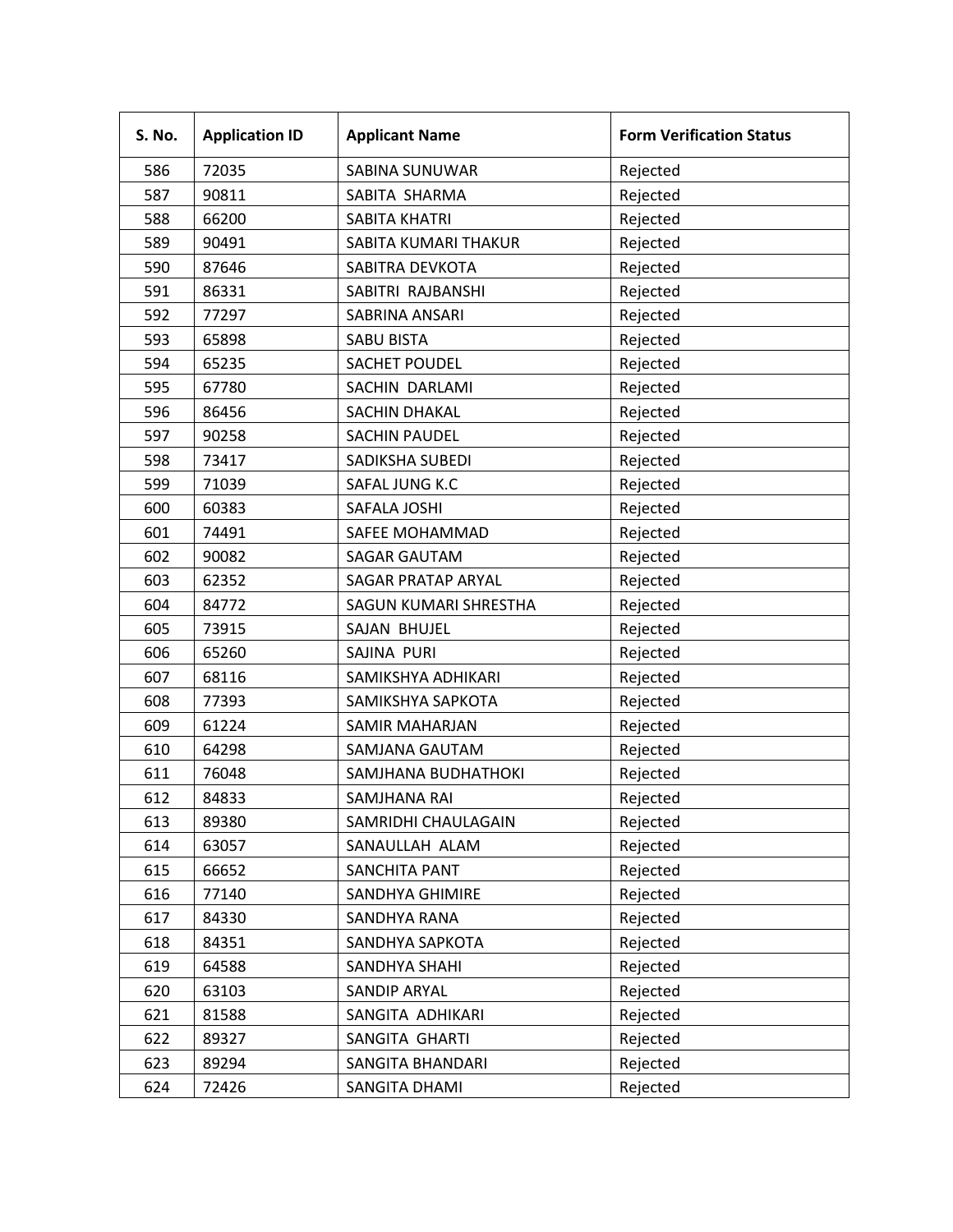| S. No. | <b>Application ID</b> | <b>Applicant Name</b>     | <b>Form Verification Status</b> |
|--------|-----------------------|---------------------------|---------------------------------|
| 625    | 89043                 | SANGITA RANA              | Rejected                        |
| 626    | 65718                 | SANGITA SHRESTHA          | Rejected                        |
| 627    | 67471                 | <b>SANGITA THAPA</b>      | Rejected                        |
| 628    | 71142                 | <b>SANGITA THAPA</b>      | Rejected                        |
| 629    | 71216                 | SANITA GAUTAM             | Rejected                        |
| 630    | 80783                 | SANJAY THARU              | Rejected                        |
| 631    | 82484                 | <b>SANJEET KHATRI</b>     | Rejected                        |
| 632    | 62833                 | SANTOSH KUMAR THAKUR      | Rejected                        |
| 633    | 87071                 | SAPANA CHAUDHARY          | Rejected                        |
| 634    | 67699                 | SARALA DHAMI              | Rejected                        |
| 635    | 73683                 | SARASWATI KUMARI THARU    | Rejected                        |
| 636    | 74081                 | SARASWOTI LAMSAL          | Rejected                        |
| 637    | 81819                 | SARITA KUMARI MAHATO      | Rejected                        |
| 638    | 77786                 | <b>SARITA PANDEY</b>      | Rejected                        |
| 639    | 73946                 | SARMILA PUN MAGAR         | Rejected                        |
| 640    | 86243                 | SARMILA SAPKOTA           | Rejected                        |
| 641    | 82344                 | SARMILA YADAV             | Rejected                        |
| 642    | 69902                 | SATYA NARAYAN SHRESTHA    | Rejected                        |
| 643    | 86729                 | <b>SEEMA THAPA</b>        | Rejected                        |
| 644    | 79760                 | SHAILEJA CHAND            | Rejected                        |
| 645    | 61542                 | <b>SHAN SUBEDI</b>        | Rejected                        |
| 646    | 89129                 | SHANKAR BHANDARI          | Rejected                        |
| 647    | 69214                 | SHANTA DHAKAL             | Rejected                        |
| 648    | 86687                 | <b>SHANTI JOSHI</b>       | Rejected                        |
| 649    | 81742                 | SHARMILA POUDEL KHADKA    | Rejected                        |
| 650    | 62129                 | SHARMILA SHRESTHA PRADHAN | Rejected                        |
| 651    | 86536                 | <b>SHASHIDHAR POKHREL</b> | Rejected                        |
| 652    | 86496                 | SHER BAHADUR GALAN        | Rejected                        |
| 653    | 79713                 | SHILA TARAMI              | Rejected                        |
| 654    | 86334                 | <b>SHIRISH THAKUR</b>     | Rejected                        |
| 655    | 85503                 | SHIV SHANKAR YADAV        | Rejected                        |
| 656    | 88623                 | SHIVANI KUMARI            | Rejected                        |
| 657    | 87866                 | SHIVSAGAR MANDAL          | Rejected                        |
| 658    | 88577                 | SHOBHA NAND CHAUDHARY     | Rejected                        |
| 659    | 69761                 | SHOVA DC BUDHA MAGAR      | Rejected                        |
| 660    | 90285                 | SHOVA K C                 | Rejected                        |
| 661    | 78814                 | SHRADDHA GHIMIRE          | Rejected                        |
| 662    | 64007                 | SHRADDHA PAHADI           | Rejected                        |
| 663    | 90969                 | SHRAWAN SAH               | Rejected                        |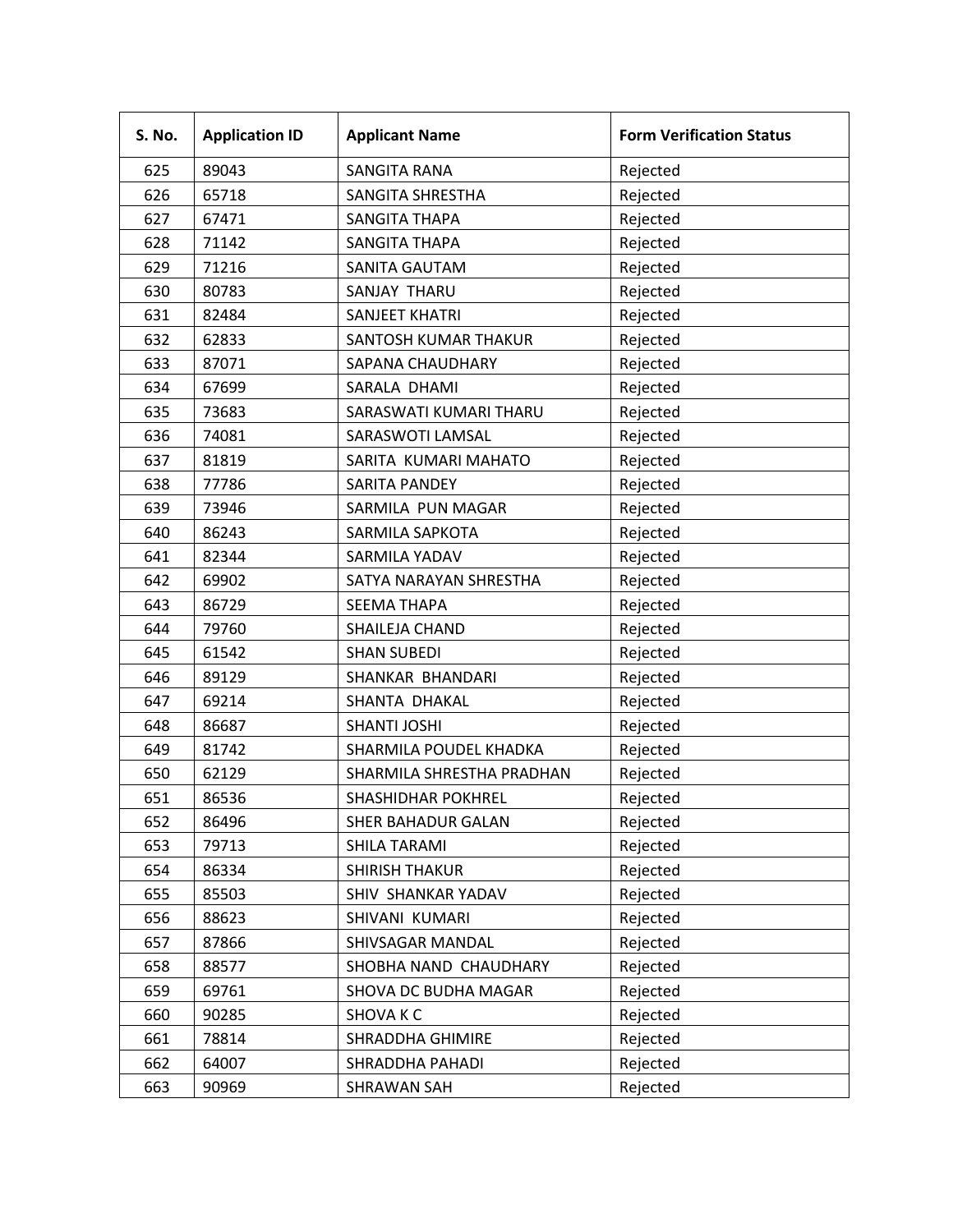| S. No. | <b>Application ID</b> | <b>Applicant Name</b>      | <b>Form Verification Status</b> |
|--------|-----------------------|----------------------------|---------------------------------|
| 664    | 88547                 | SHREESTI CHALISE           | Rejected                        |
| 665    | 79308                 | <b>SHREYA RAI</b>          | Rejected                        |
| 666    | 88377                 | SHRIJANA ACHARYA           | Rejected                        |
| 667    | 75384                 | <b>SHRISTY PANDEY</b>      | Rejected                        |
| 668    | 73859                 | SHUBHA NARAYAN SAH         | Rejected                        |
| 669    | 86717                 | SHUBHECHCHHA PAUDEL        | Rejected                        |
| 670    | 80316                 | SHUSHIL KUMAR CHAUDHARY    | Rejected                        |
| 671    | 90545                 | SHUSMITA GAUTAM            | Rejected                        |
| 672    | 80178                 | SHYAM PRASAD UPRETI        | Rejected                        |
| 673    | 90562                 | SIMA ADHIKARI              | Rejected                        |
| 674    | 89165                 | <b>SIMA YADAV</b>          | Rejected                        |
| 675    | 65023                 | <b>SIMPY MISHRA</b>        | Rejected                        |
| 676    | 89469                 | SINDHA BARAI               | Rejected                        |
| 677    | 65479                 | SIRJANA THAPA MAGAR        | Rejected                        |
| 678    | 69295                 | SIRJANA GURAGAIN           | Rejected                        |
| 679    | 73892                 | SITA KUMARI PADHAYA        | Rejected                        |
| 680    | 90287                 | <b>SITA SUBEDI</b>         | Rejected                        |
| 681    | 63281                 | SITARAM POKHREL            | Rejected                        |
| 682    | 90579                 | SMRITI THAPA MAGAR         | Rejected                        |
| 683    | 80688                 | SOBHA SHREATHA             | Rejected                        |
| 684    | 87970                 | SOBITA UPARKOTI            | Rejected                        |
| 685    | 89498                 | SONIKA SILWAL              | Rejected                        |
| 686    | 86444                 | SONY KUMARI SAH KALWAR     | Rejected                        |
| 687    | 78009                 | SOPHIYA RANA               | Rejected                        |
| 688    | 74200                 | <b>SRIJANA SAH</b>         | Rejected                        |
| 689    | 89226                 | STELLA THAPA               | Rejected                        |
| 690    | 72487                 | SUBANA SAPKOTA             | Rejected                        |
| 691    | 76884                 | SUBASH CHANDRA DUWADI      | Rejected                        |
| 692    | 87775                 | SUBASH KUMAR JAISWAL       | Rejected                        |
| 693    | 84120                 | <b>SUBIN GIRI</b>          | Rejected                        |
| 694    | 85480                 | <b>SUBINA GURAGAIN</b>     | Rejected                        |
| 695    | 85140                 | SUBODH DHAKAL              | Rejected                        |
| 696    | 67294                 | SUDAN BOYENJU              | Rejected                        |
| 697    | 65042                 | SUDARSAN OLI               | Rejected                        |
| 698    | 84267                 | <b>SUDARSHAN BHATTARAI</b> | Rejected                        |
| 699    | 84996                 | <b>SUDESH THAPA</b>        | Rejected                        |
| 700    | 86862                 | <b>SUDHA KANDEL</b>        | Rejected                        |
| 701    | 79000                 | SUDHIR KUMAR PANDIT        | Rejected                        |
| 702    | 88217                 | SUDIL KUMAR LAKHE          | Rejected                        |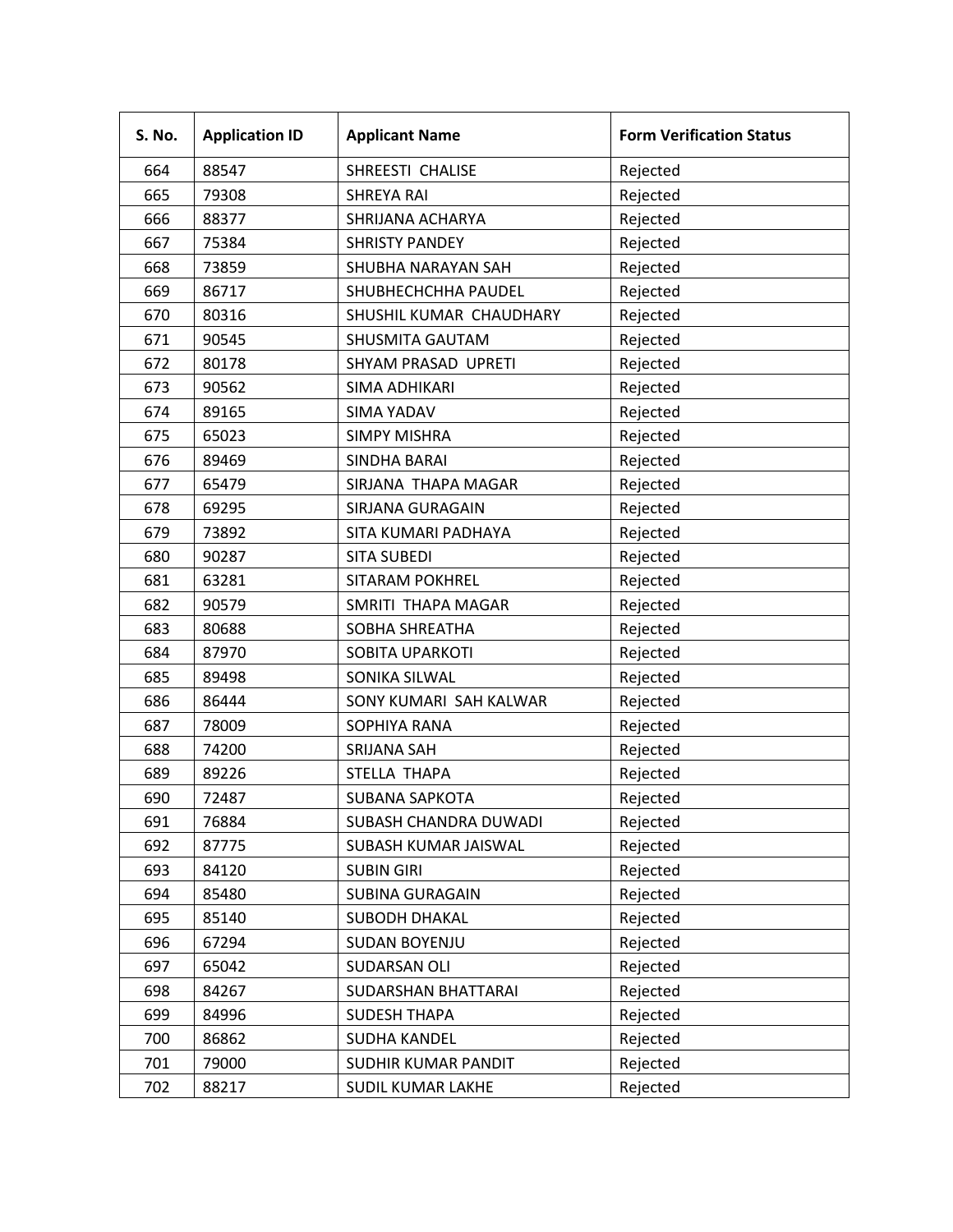| S. No. | <b>Application ID</b> | <b>Applicant Name</b>    | <b>Form Verification Status</b> |
|--------|-----------------------|--------------------------|---------------------------------|
| 703    | 77828                 | <b>SUHANA RAWAL</b>      | Rejected                        |
| 704    | 86595                 | <b>SUJAN RAI</b>         | Rejected                        |
| 705    | 67197                 | <b>SUJAN JOSHI</b>       | Rejected                        |
| 706    | 79373                 | SUJATA LIMBUKHIM         | Rejected                        |
| 707    | 63541                 | <b>SUJATA KARKI</b>      | Rejected                        |
| 708    | 79597                 | <b>SUJATA TRIPATHI</b>   | Rejected                        |
| 709    | 88108                 | <b>SUJEETA SHRESTHA</b>  | Rejected                        |
| 710    | 79751                 | SUJIT KUMAR KUSHWAHA     | Rejected                        |
| 711    | 76259                 | <b>SUJITA KUMARI SAH</b> | Rejected                        |
| 712    | 75739                 | SULOCHANA - SHARMA       | Rejected                        |
| 713    | 76539                 | <b>SUMAN PANTH</b>       | Rejected                        |
| 714    | 88043                 | <b>SUMINA RAI</b>        | Rejected                        |
| 715    | 81923                 | <b>SUMINA DULAL</b>      | Rejected                        |
| 716    | 82454                 | SUMIT SHARMA MAJGAINYA   | Rejected                        |
| 717    | 80777                 | SUMITRA ARYAL            | Rejected                        |
| 718    | 71193                 | SUMITRA BHATTARAI ARYAL  | Rejected                        |
| 719    | 87643                 | <b>SUNAM GUPTA</b>       | Rejected                        |
| 720    | 76946                 | SUNDRAMALA KUMARI YADAV  | Rejected                        |
| 721    | 64874                 | <b>SUNIL DHAKAL</b>      | Rejected                        |
| 722    | 88484                 | SUNIL KUMAR YADAV        | Rejected                        |
| 723    | 77451                 | SUNITA DAWADI            | Rejected                        |
| 724    | 74003                 | <b>SUNITA DHAMI</b>      | Rejected                        |
| 725    | 61120                 | <b>SUNITA GC</b>         | Rejected                        |
| 726    | 89156                 | <b>SUNITA KAFLE</b>      | Rejected                        |
| 727    | 68498                 | <b>SUNITA LAMICHHANE</b> | Rejected                        |
| 728    | 85492                 | <b>SUNITA PNADEY</b>     | Rejected                        |
| 729    | 65598                 | <b>SUNNY DESHAR</b>      | Rejected                        |
| 730    | 67344                 | <b>SUNNY KADAYAT</b>     | Rejected                        |
| 731    | 82209                 | <b>SUPRIM SHRESTHA</b>   | Rejected                        |
| 732    | 70755                 | <b>SUPRIYA CHAND</b>     | Rejected                        |
| 733    | 65576                 | <b>SUPRIYA ROUNIYAR</b>  | Rejected                        |
| 734    | 62252                 | <b>SURAJ DULAL</b>       | Rejected                        |
| 735    | 89397                 | <b>SURAJ KHANAL</b>      | Rejected                        |
| 736    | 67017                 | <b>SURAJ MAJHI</b>       | Rejected                        |
| 737    | 69434                 | <b>SURAJ YADAV</b>       | Rejected                        |
| 738    | 87971                 | SURUCHI KUMARI DAS       | Rejected                        |
| 739    | 63052                 | <b>SUSAN DHAMALA</b>     | Rejected                        |
| 740    | 90537                 | SUSHEEL KUMAR THAPA      | Rejected                        |
| 741    | 73278                 | <b>SUSHIL BHANDARI</b>   | Rejected                        |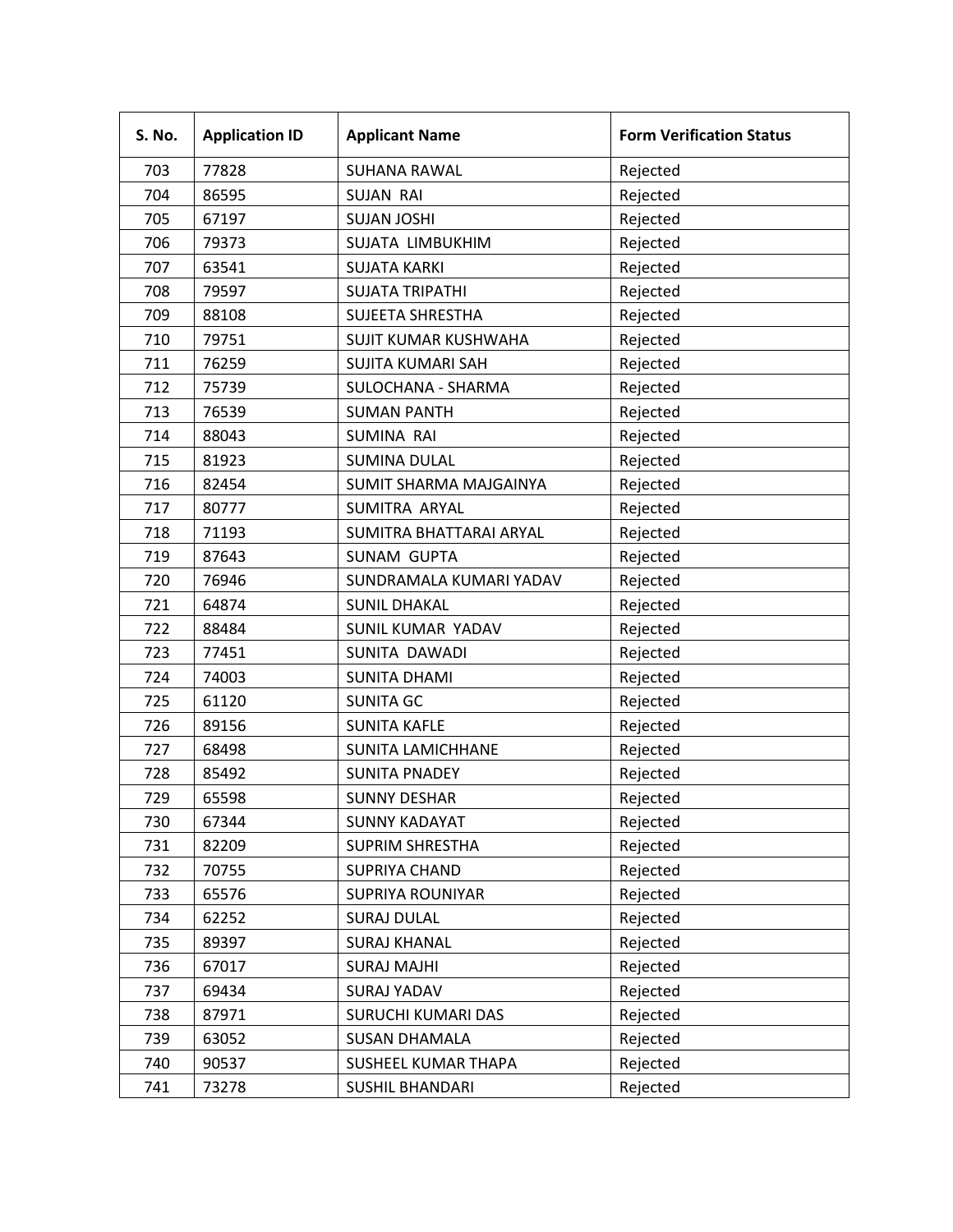| S. No. | <b>Application ID</b> | <b>Applicant Name</b>     | <b>Form Verification Status</b> |
|--------|-----------------------|---------------------------|---------------------------------|
| 742    | 90441                 | <b>SUSHIL DAS TATWA</b>   | Rejected                        |
| 743    | 78469                 | SUSHIL KHATIWADA          | Rejected                        |
| 744    | 72959                 | <b>SUSHIL PHUYAL</b>      | Rejected                        |
| 745    | 65643                 | <b>SUSHIL YADAV</b>       | Rejected                        |
| 746    | 88716                 | <b>SUSHILA POUDEL</b>     | Rejected                        |
| 747    | 80618                 | <b>SUSHMA ALE</b>         | Rejected                        |
| 748    | 84129                 | <b>SUSHMITA PURI</b>      | Rejected                        |
| 749    | 88604                 | SUSMITA CHALISE           | Rejected                        |
| 750    | 88573                 | <b>SUSMITA GHIMIRE</b>    | Rejected                        |
| 751    | 82653                 | <b>SWARAJ BHATTARAI</b>   | Rejected                        |
| 752    | 72338                 | SWASTIKA KAPRI            | Rejected                        |
| 753    | 83599                 | <b>SWASTIKA KHARAL</b>    | Rejected                        |
| 754    | 73849                 | <b>SWASTIKA RAILA</b>     | Rejected                        |
| 755    | 68662                 | SWASTIKA SHAKYA           | Rejected                        |
| 756    | 86385                 | SWECHHA SHRESTHA          | Rejected                        |
| 757    | 68305                 | <b>SWETA JHA</b>          | Rejected                        |
| 758    | 90791                 | <b>SWIKRITI POKHAREL</b>  | Rejected                        |
| 759    | 66595                 | <b>SWOSTIKA BANIYA</b>    | Rejected                        |
| 760    | 90869                 | TAPENDRA BAHADUR KATHAYAT | Rejected                        |
| 761    | 80396                 | <b>TARA BASNET</b>        | Rejected                        |
| 762    | 84023                 | TARA KUMARI THAPA SARU    | Rejected                        |
| 763    | 70502                 | <b>TARUN KUMAR MIHRA</b>  | Rejected                        |
| 764    | 83919                 | <b>TASBIR GHATAL</b>      | Rejected                        |
| 765    | 90482                 | <b>TAYABUNG RAI</b>       | Rejected                        |
| 766    | 83725                 | <b>TEK RAJ JOSHI</b>      | Rejected                        |
| 767    | 85324                 | TILAK KC                  | Rejected                        |
| 768    | 73709                 | <b>TILAK OLI</b>          | Rejected                        |
| 769    | 82375                 | TILAK NEUPANE             | Rejected                        |
| 770    | 63735                 | <b>TILAK PANDEY</b>       | Rejected                        |
| 771    | 83476                 | TULSI PUN MAGAR           | Rejected                        |
| 772    | 80337                 | <b>UDAY KUMAR MAHATO</b>  | Rejected                        |
| 773    | 86405                 | <b>UDAYA ADHIKARI</b>     | Rejected                        |
| 774    | 87307                 | UJJWAL PARAJULI           | Rejected                        |
| 775    | 77447                 | UJWAL BADAL               | Rejected                        |
| 776    | 86001                 | <b>UMA DAHAL</b>          | Rejected                        |
| 777    | 87012                 | <b>UMESH RAJ JOSHI</b>    | Rejected                        |
| 778    | 68764                 | <b>UMESH RAWAT</b>        | Rejected                        |
| 779    | 68433                 | <b>UMESH SAH</b>          | Rejected                        |
| 780    | 87498                 | <b>USHA BASHYAL</b>       | Rejected                        |